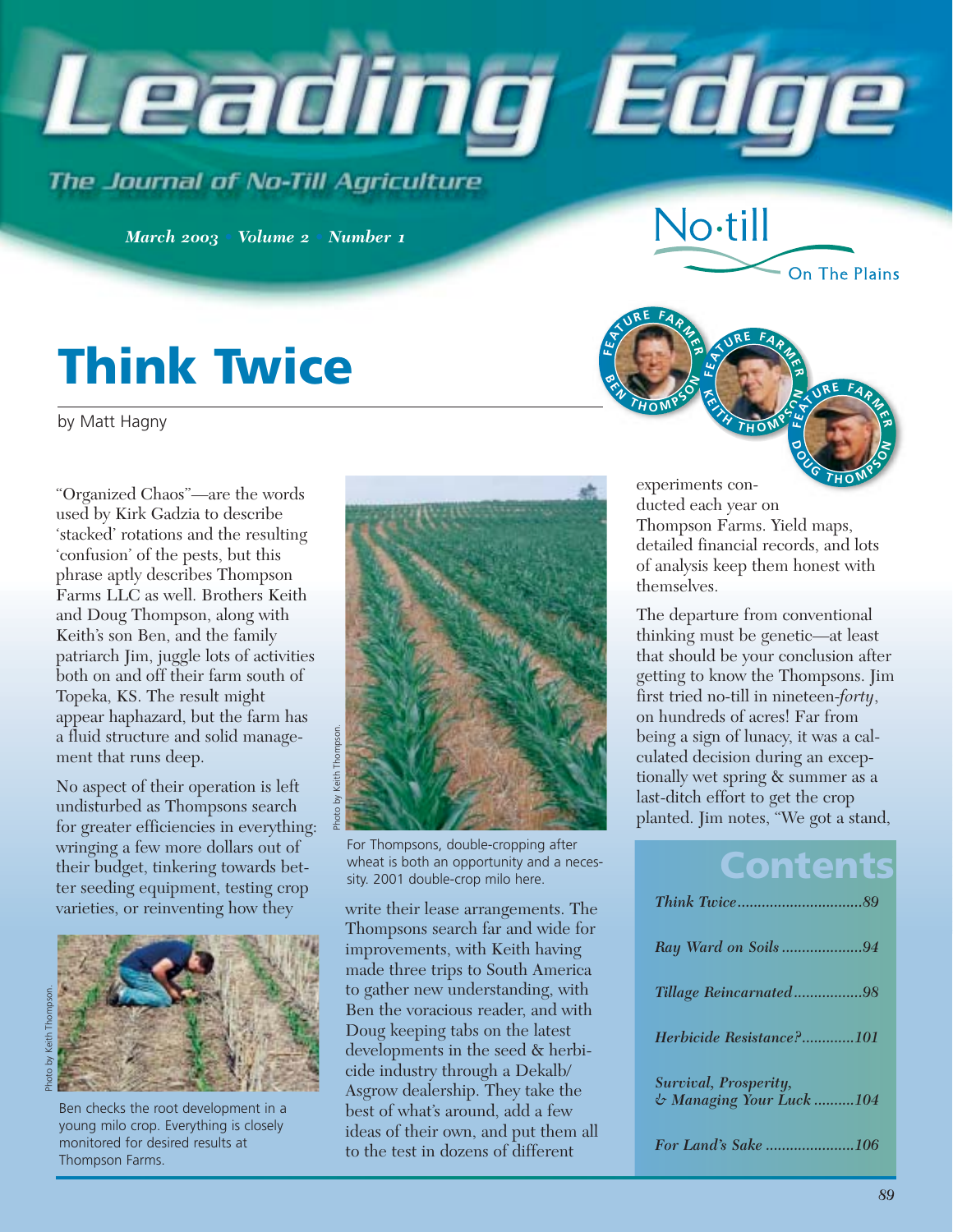

Extra-wide tires on the combine (60\*50\*32 front, 28L\*26 rear) keep Thompsons' future seedbeds in good condition.

but it was a wreck due to the lack of herbicides . . . but at least we made a crop. It was either that or no crop at all that year." No-till had some growing up to do.

Keith took up the challenge in the early 1970s, after attending K-State and hearing about this revolutionary new concept of no-till to increase infiltration. In ag technology, no-till "was really the hot topic at the time." During the '70s, Keith tried no-till on some little 5- or 6-acre tracts almost every year, typically with milo planted with a Deere 1250

**Thompsons learned years ago: "There was apparently more to no-till than just taking the tillage out. What I had missed was the idea of using rotations to get rid of the weeds."**

planter and using Gramoxone for weed control. Keith: "We had good weed control, but no stand. But it worked good in the anhydrous track [where the soil was disturbed] . . . . We basically quit dinging with no-till during that time because I didn't like the danger of spraying paraquat from an open-station tractor." Keith expresses regret at not having pulled all the necessary pieces together in the 1970s: "It was the same time that Carlos Crovetto and Rolf Derpsch were [independently] in the U.S. studying no-till—Carlos put two and two together: no-till planting with Roundup. I hadn't heard about Roundup yet."

Still, Keith knew that reducing tillage was where he needed to go, and he was truly min-till all through the '70s and '80s—basically he field cultivated and planted, or chiseled, field cultivated, then planted. Technology suitable to no-till continued to improve, and Thompsons advanced their understanding. By 1991, Thompsons were 100% no-till in their *planting* methods, having been convinced of its feasibility at a no-till conference in St. Louis that year. They still did some in-crop cultivating for a couple years, in the spots or fields that appeared to need it. Ever the observer, Keith began noticing he always had more weeds emerging shortly after each cultivation—he was planting as much shattercane as what he was killing out. Not to mention the cultivator made the fields rough. "Cultivating was causing more problems than it was curing," says Keith, and it was soon abandoned—by '93 they were true no-tillers on all their acres. The commitment was to permanent notill, as Ben notes, "Lots of tillage equipment was being sold while I was in high school."

#### **Getting a "Brain Transplant"**

Thompsons' rotation during that time was a continuation of their milo >>soybean, or corn >>soy, rotation carried in from their min-till system. It was no bed of roses. Keith remarks, "During those first three or four years of no-till, our shattercane was getting worse—we fought it tooth and nail . . . . There was apparently more to no-till than just taking the tillage out . . . . What I had missed was the idea of using [long] rotations to get rid of the weeds." Keith's friendship with Bud Davis, NRCS state agronomist, helped him see the light: "Bud was saying that I really needed to be looking at no-till as a way to *cut* herbicide costs—Bud had heard [Dwayne] Beck and quickly latched onto the concept." Davis finally con-



**Editors:** Bud Davis Matt Hagny Roger Long Randy Schwartz Keith Thompson

E-mail: editor.leading.edge@notill.org

#### **Subscriptions & Advertising:**

Phone: 888.330.5142

\$25 per year (U.S.) subscription rate

No-Till on the Plains Inc. publishes *Leading Edge* four times per year.

No-Till on the Plains Inc. P.O. Box 379 Wamego, KS 66547-0379 888.330.5142 Website: www.notill.org

**© Copyright 2003 No-Till on the Plains Inc. All rights reserved.** 

Partial funding for this publication is provided from the USDA-EQIP. The United States Department of Agriculture prohibits discrimination in all its programs and activities on the basis of race, color, national origin, gender, religion, age, disability, sexual orientation, and marital or familial status (not all prohibited bases apply to all programs). Persons with disabilities who require alternative means of communication of program information (Braille, large print, audiotape, etc.) should contact the USDA's TARGET Center at (202) 720-2600 (voice and TDD). To file a complaint, write the USDA, Director of Civil Rights, Room 3226W Whitten Building, 14th and Independence Ave., SW, Washington, D.C. 20250-9410 or call (202) 720-5964 (voice or TDD). USDA is an equal opportunity provider and employer.

**Disclaimer: Mention of trade names does not imply endorsement or preference of any company's product by** *Leading Edge***, and any omission of trade names is unintentional. Recommendations are current at the time of printing. Farmer experiences may not work for all. Views expressed are not necessarily those of the Editors or** *Leading Edge***.**

 $\frac{1}{2}$   $\frac{1}{2}$   $\frac{1}{2}$ **No-Till on the Plains Inc's Mission:**  To assist agricultural producers in implementing economically, agronomically, and environmentally sound crop production systems.

**Objective:** To increase the adoption of cropping systems that will enhance economic potential, soil and water quality, and quality of life while reducing crop production risks.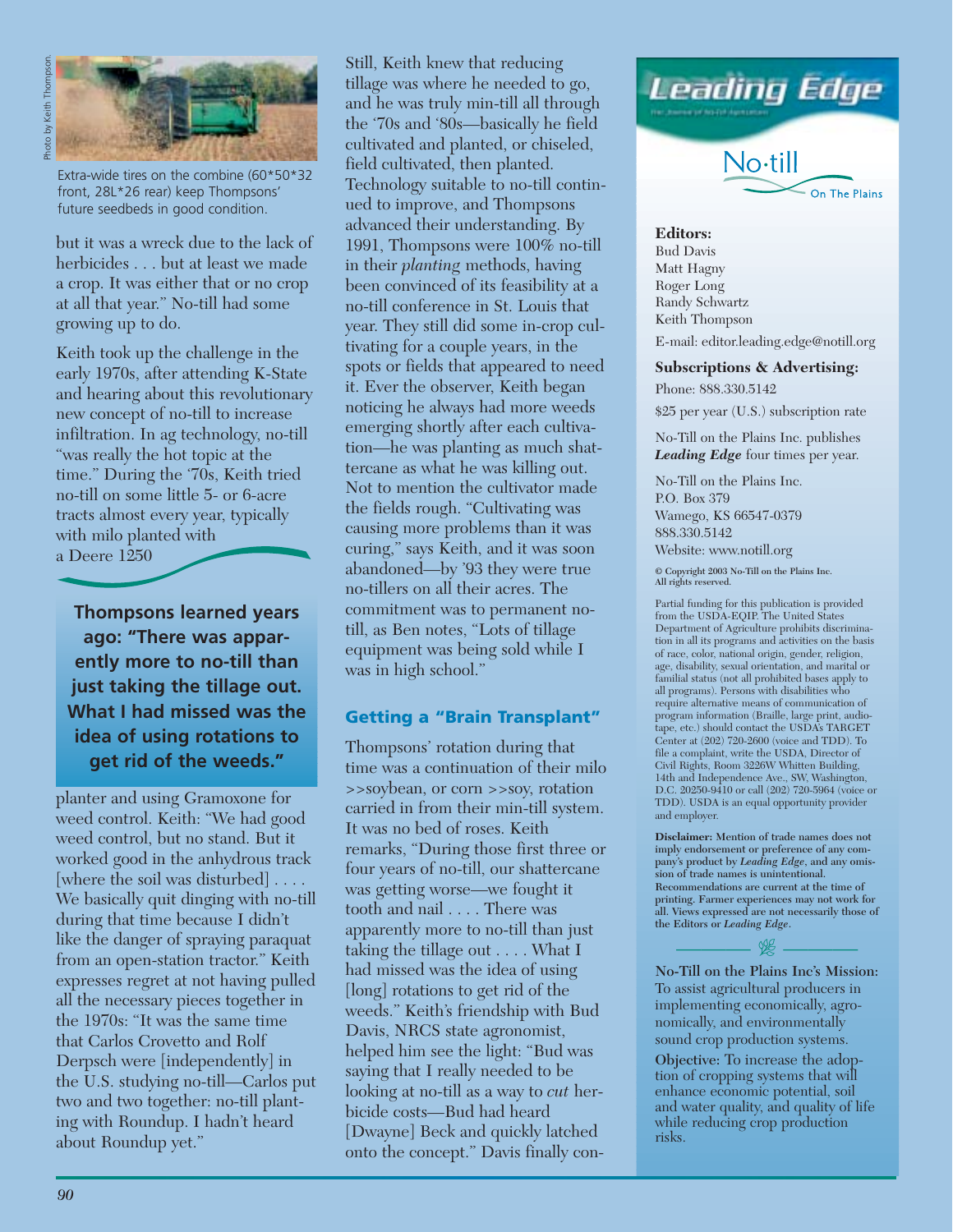# **"No-till really started to work with stacked rotations."**

vinced Thompsons to plant wheat in the fall of '94 with the Deere 750 drill Keith had won as a door prize at Monsanto's Main Event conference in '93 (they hadn't had much use for the drill up until that time they hadn't grown wheat since '88, and put in most of their milo and beans with a planter at that time).

Keith explains, "The turning point [in our thinking] was in '95 during the bus tour to Beck's farm." Ben chuckles and adds, "We really thought we were wild by adding this extra crop of wheat to our rotation then we went up there and Beck had *all* these *other* crops. And his wheat yields were so much better. It was a shock how much more could be done—a humongous difference. After seeing what Beck was doing, we had a completely different mindset on how we should be farming." Keith laughs, "During that tour, Beck was so far ahead of us, Ben and I were embarrassed to tell anyone that we farmed!"

Thompsons went home and got busy developing their rotations. They started managing their wheat for higher yields instead of treating it like "the poor step-child" of crops, although Keith admits they still don't know what they're doing. They added double-crops after the wheat, including soybeans, milo, sunflowers and even double-crop corn. They experimented with a wide assortment of sequences, and have been doing a considerable amount of stacking in the last few years ('stacking' is planting the same crop backto-back, following a long break).

They don't really have a set rotation yet, but have gathered up lots of desirable—and undesirable sequences for their area. They are

quick to point out their failure with wheat after corn—it was miserable. They are having good success with wheat after soybean, which is the typical place for wheat for them. After the soy >>wht/double-crop blf, they often will grow two years of corn or two years of milo. Up until last year, nearly all their corn was on bottomland near creeks, with the milo up on the hills—'02 had them planting much more upland corn, partly due to shattercane problems and partly due to finally becoming convinced of its viability. After the corn or milo crops, the rotation continues with one or two years of soybeans. "We'd eventually like to add stacked wheat,

## **"For us, the most important component is the rotations."**

possibly with a cover crop of sunn hemp between," as a few farmers in the state are doing.

Keith explains the move to stacking of the crops: "When Ben and I got back from Argentina [in Dec. of '99], we were asking ourselves, 'How do we get the weed pressure down?' Dwayne Beck had been talking about stacking to do exactly that, so we decided to try it." The proof is in the pudding. Keith again: "Wherever we had a crop that followed a stack [of a different crop], our herbicide requirements were less. Stacks are getting rid of our weeds . . . . No-till really started to work with stacking."

Double-cropping is now standard for them. "For us, the most important component is the rotations. We don't want to waste the water. Always plant something," explains Keith, "We haven't had much difference in profit between double-



Seedling soybeans, showing the difference between cover crop rye and none—note the extreme density of waterhemp in the foreground where no rye was grown. Ben emphasized how much better the field planted where the cover crop was.

crop milo and double-crop corn, even with the zero yield of doublecrop corn in the drought of 2000. Seed costs are higher with corn, especially since it's nearly all *Bt* [on the double-crop corn, due to high corn-borer pressure later in the season], but the grain sells for more, and yields have been similar."





The Thompson tribe— Ben, Keith, Doug.

What the heck did they lose?

You can't understand this farming operation without some knowledge of the characters who make up the cast. Keith is the farm's technology guru and chief number-cruncher, who loves his "dirtbag" mountain-biking trips, scuba diving, blues concerts, giving no-till presentations, and taking a drubbing at the hands of a new software installation (he's a true techie Linux-lover). Ben is the chief engineer, machinery maintenance guy, and goat-keeper; he also rides dirt bikes and spends time with a new baby daughter, Josie. Doug runs the farm's retail seed business and is chief architect of herbicide strategies, still finding time to enjoy hunting and golfing. Thompsons take their diversity seriously!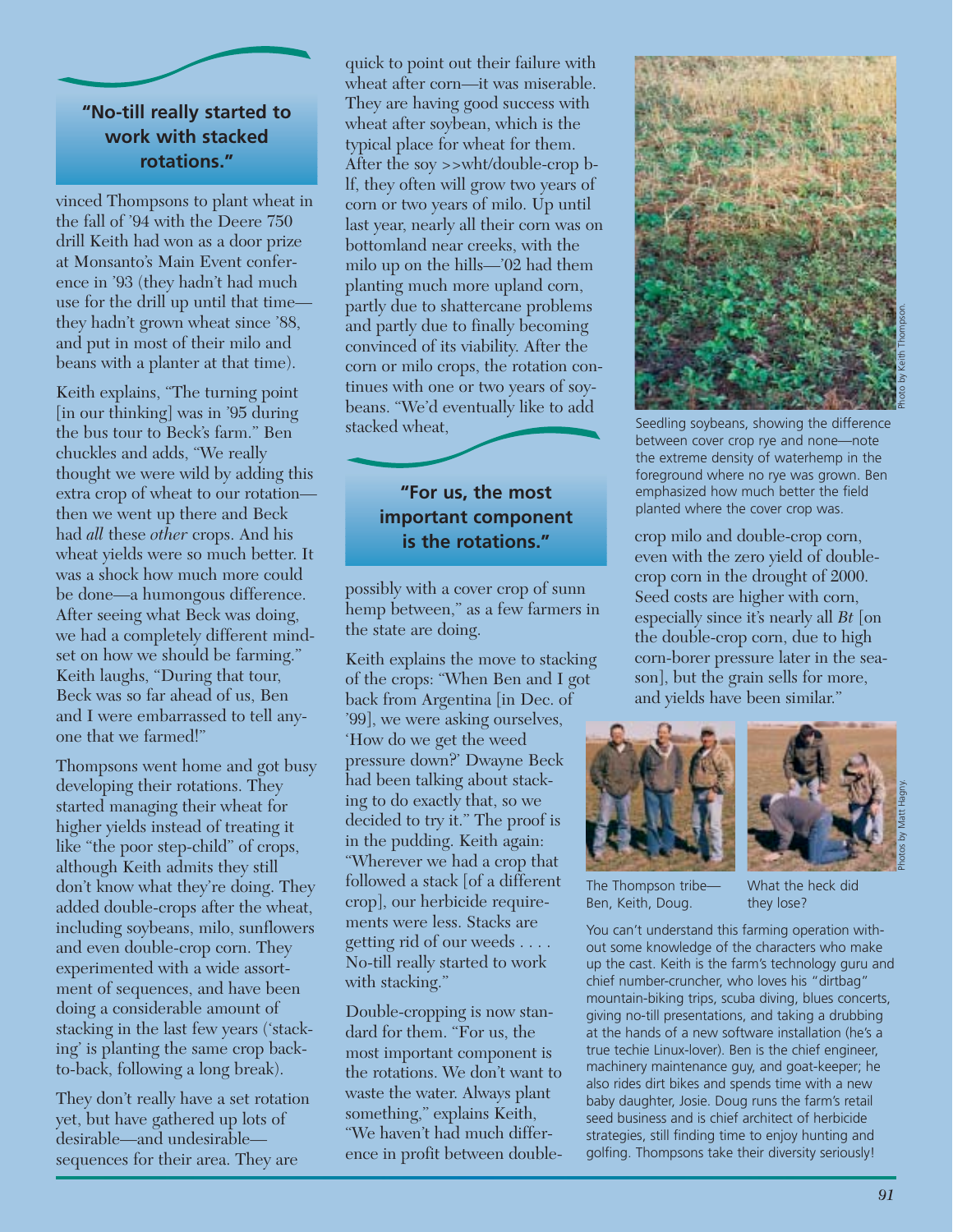## **"Tractor driving isn't a hobby around here."**

Actually, Thompsons don't see that much difference in profitability among any of the double-crops of corn, milo, sunflowers, and soybeans, noting only a few dollars difference so far. Thompsons are quite excited about double-crop sunflowers, having hit a home run with them in '02—after many failures in previous years. It is a love/hate relation. "Every time we've had double-crop flowers, the next year's milo or corn would be the best yield ever for that field. The problem is that every damn thing in the world wants to eat sunflowers [requiring much management and intervention]," explains Keith. While Thompsons are still experimenting with flowers, doublecropping is proven for them—"Even with the losses of 2000, averaging all the years since '96, double-crops are profitable for us."

Thompsons are also working to integrate cover crops into their rotations, having experimented with red clover, rye, winter oats, cowpeas, sudan, and turnips—although on a very limited basis with each. Once they b'cast seeded red clover into their wheat, only to have it grow up to weeds after wheat harvest—the clover was too slow. A mower took care of the weeds, and a neighbor took some good hay off late in the summer. Two years later the part of the field that had clover yielded over 15 bu/a more corn.

Thompsons are excited about oats (either spring or winter) for a cover ahead of soybeans, and are intrigued by a few other species for certain niches. Doug observes, "We will pick and choose cover crops carefully—no different than other crops. It's management." Ben likes the plantability of a living cover crop. Ben also sees the potential in growing some of these double-crops for forages, either for hay or grazing. Ben has assembled a goat herd, and is always looking for grazing: "I planted a small field to pearl millet/cowpea mix; grazed it into the ground, then planted millet again and grazed it off. Next I bought some turnip seed for \$2/a—half of that was for UPS—and broadcast seeded it. I got two months worth of grazing out of the turnips."

## **This is fun??**

Thompson's approach to fertilizing has run the gamut of experimentation as well, currently with much of the N, K, and S being b'cast in March. Back in the early and mid-90s, they typically used anhydrous applied with a knife. The soil disturbance was always a problem, as Doug notes, "The weeds came up really well in the anhydrous slot." Erosion was also a factor, as was safety. Anhydrous was dropped in '97. Keith explains, "K-State's own

**Thompsons' herbicide costs during the last 3 years averaged \$15 to 18 per crop acre, excluding RR tech. fees. That is a far cry from the \$37/a they spent in their min-till days.** 

data shows only a 3 bu/a advantage for milo with anhydrous [versus other N fertilizer methods]. *But it isn't more profitable*—it was costing me more to put it on than what I was getting in extra yield! Not to mention the extra herbicide needed to control the weeds." Ben grins slyly and adds, "But the way we do it does rob you of the opportunity to drive the tractor."

To the Thompsons, driving the tractor around is a necessary evil, not



The rest of the workforce: Jim (Keith & Doug's dad) and Erinn (Keith's daughter—home from college to supervise the planting).

Photo by Keith Thompson.

some pleasant event—all of them have hobbies, family, and friends that they enjoy far more than driving tractor. Keith emphasizes that work allows fun time, and isn't a substitute: "You drive tractor so that you can go ride bike, or go climbing, or scuba diving—tractor driving isn't a hobby around here."

## **Diligence Pays**

Their no-till is moving them in the right direction, with herbicide costs during the last 3 years averaging \$15 to 18 per crop acre, excluding RR tech. fees. That is a far cry from the \$37/a they spent in their min-till days. Doug mentions, "One of the keys is being on time. We typically cover much of the acreage in the winter, using Sencor, 2,4-D, Roundup or other products to keep down the winter annuals." They are dropping wintertime atrazine due to its potential to move off-site with the occasional runoff that still comes off their clay hills, but will replace that program with either Sencor or simazine. By spring, low rates of glyphosate + 2,4-D get things set up, then frugal rates in-crop. They are getting things cleaned up to the point of often not needing grass herbicides in the milo and corn. Their weed pressures are low enough that their control costs are less on traditional corn than it is on Roundup Ready corn (no surprise which one they favor, then). They are willing to tolerate a few escapes in any of their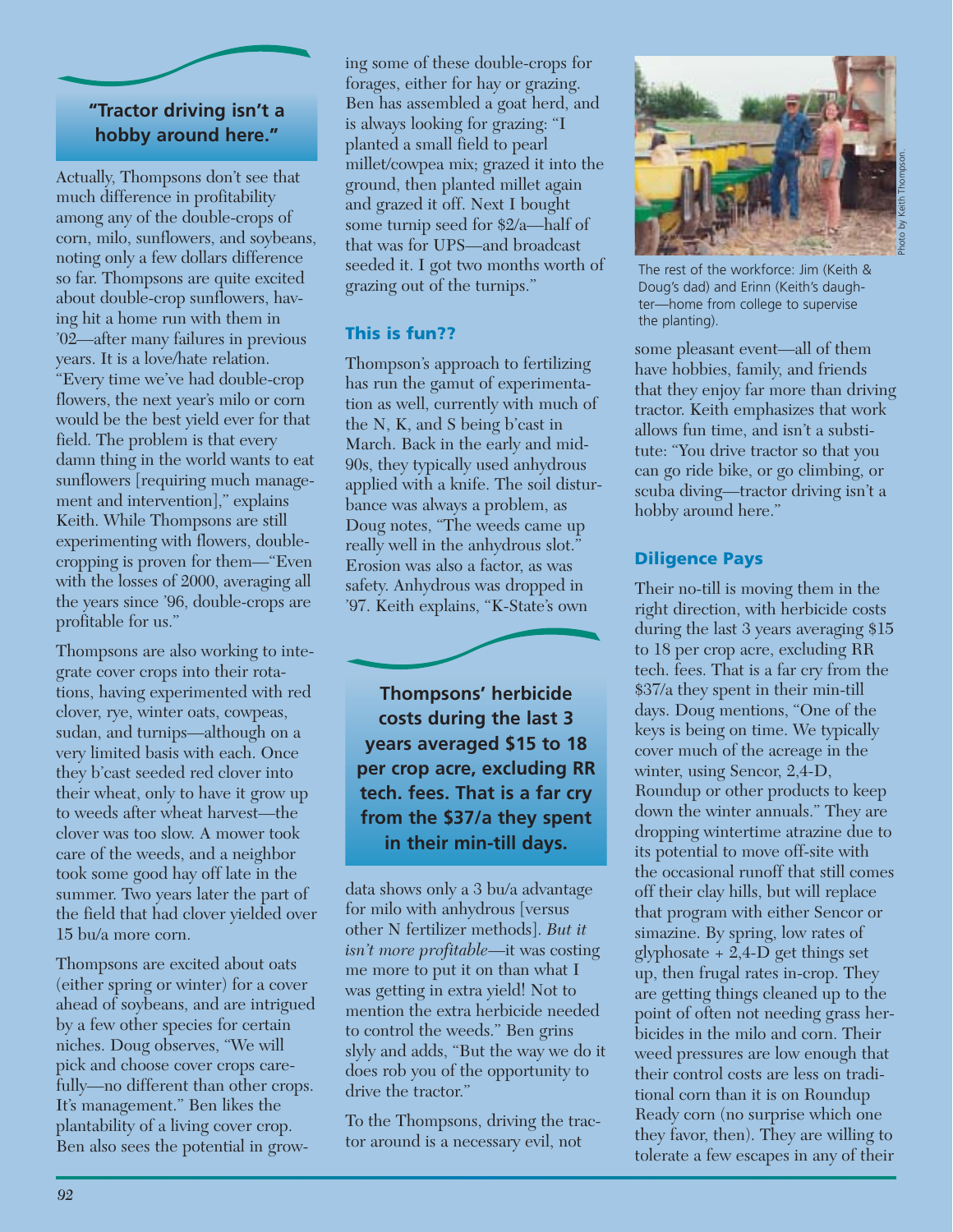weed control programs, knowing the rotation will take care of many weeds by itself.

Thompsons' yields are getting better, too, and costs continue to shrink. Profitability has been better than in their tillage days, although the droughts of 2000 and '02 don't help that picture. Thompsons are noticing other benefits, too. For instance, milo doesn't fall over due to diseases and drought stress like it did for them in min-till. Their wheat yields continue to improve "as we learn how to grow it."

Getting back to the timeline of their no-till experience, Ben & Keith recount their successes in the late '90s, when they were really getting it put together. "People started asking us lots of questions, and we got our pictures in the magazines. We started to think we had this figured out. Then we went up to Beck's farm two years ago and got a reality check—we really don't know anything," laughs Ben.

Ever the diligent students, Keith, Ben, and Doug continue to study up on better management, more efficient no-till, and just plain better ways of doing things. They put considerable thought into each move, preferring to think twice before acting, rather than always trying to extricate themselves from some mess of their own creation. You can hear the excitement in each of their voices when they tell of a new discovery. Never 'business as usual' at Thompson Farms—the flurry of activity and persistent experimentation can be dizzying, the sharp thinking contagious.

| Alfalfa group <sup>2</sup>    | alfalfa                         |
|-------------------------------|---------------------------------|
|                               | sweetclover                     |
|                               | medic                           |
| Clover group <sup>3</sup>     | crimson clover                  |
|                               | red clover                      |
|                               | white clover                    |
|                               | other true clovers              |
| <b>Arrowleaf clover group</b> | arrowleaf clover                |
| Vetch/pea group               | lentil                          |
|                               | vetch                           |
|                               | faba bean (a.k.a. bell bean)    |
|                               | field pea (a.k.a. spring pea)   |
|                               | Austrian winter pea             |
|                               | sweet pea                       |
|                               | garden pea                      |
| <b>Trefoil group</b>          | Trefoil (Lotus spp.)            |
| Chickpea (garbanzo) group     | chickpea                        |
| Lupin group                   | lupin                           |
|                               | seradella (Ornithopus spp.)     |
| Dry/garden bean group         | red kidney bean                 |
|                               | pinto bean                      |
|                               | navy bean                       |
|                               | wax bean                        |
|                               | garden bean                     |
|                               | scarlet runner bean             |
| Lima bean group               | lima bean                       |
| Cowpea group                  | cowpea (a.k.a. crowder)         |
|                               | black-eyed pea                  |
|                               | mung bean                       |
|                               | Crotalaria spp. (sunn hemp)     |
|                               | quar<br>lespedeza               |
| Photo by Roger Long.          | velvetbean                      |
|                               | jackbean (Canavalia ensiformis) |
|                               | pigeonpea (Cajanus cajun)       |
|                               | indigo, others                  |
|                               | peanut <sup>4</sup>             |

# **Plan ahead**

Now is the time to order inoculants for your legume crops and cover crops. Taking delivery early and storing the inoculants yourself will prevent the loss of viability that commonly occurs during the summer months when inoculants are being shipped in trucks and stored in warehouses that get much too warm for these organisms. Shipping direct also reduces 'unknowns' in the handling chain. Once in your possession, store the inoculant in a cool place away from sunlight, such as a basement. Do not freeze liquid or peat inoculants, and do not thaw frozen inoculants until ready for use. Do not thaw in a microwave, and do not mix inoculants with chlorinated water.

Which inoculant type is needed creates much confusion, so we offer the

following chart as a guide. Remember that if an inoculant species hasn't yet been introduced to a particular field, it is imperative to deliver a high load of live inoculant of the proper species & strain as a general rule the *Rhizobia & Bradyrhizobia* do not cross-over between groups, i.e., *a soybean inoculant won't do much for a cowpea, nor will a cowpea inoculant do anything for alfalfa, and vice-versa.*<sup>1</sup> Since close doesn't count in this game, check with your inoculant company for specific products and their uses (not every company's products and/or strains will exactly match these groupings).

| <sup>1</sup> However, some legume plant species are colonized by more than one species of <i>Rhizobium</i> or |  |
|---------------------------------------------------------------------------------------------------------------|--|
| <i>Bradyrhizobium, although not equally well—confusing, isn't it?</i>                                         |  |

**Soybean group** soybean

<sup>2</sup> Some companies offer strains for the annual medics that are slightly different from the alfalfa/sweetclover inoculant, while other companies' products may include several strains and be rather effective on both groups. Also, within these groups, some very specific strains may have been developed for better compatibility with a certain crop even though some other inoculant strains will be at least partially effective.

- <sup>3</sup> Again, some companies separate the clovers into two or more groups with separate inoculants for each, while others combine the strains for all the clovers in with the alfalfa strain to make a single inoculant.
- 4 Some companies have a separate inoculant for peanuts.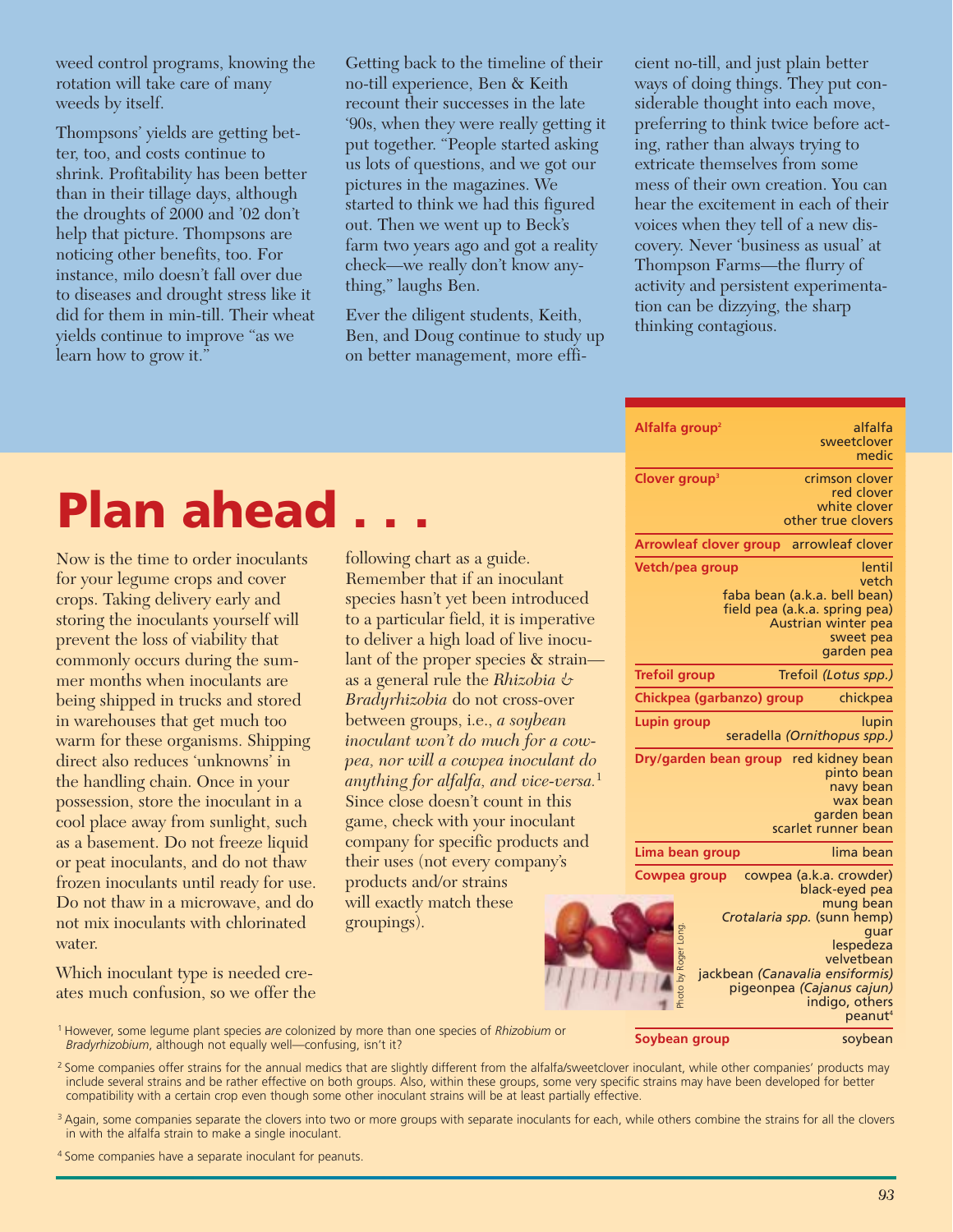

# Photo by Doug Palen. Photo by Doug Paler

The author examines soil structure during the '01 Kansas No-Till Tour. During these forays, Ward is always armed with his trusty spade and his quick wit.

There are a lot of questions about fertilizers, fertilizer application, and plant nutrition. To address some of these questions, I thought I would discuss some of the basics of soil fertility and soil chemistry. Since carbon (C) is the largest nutrient required by a growing plant, and N is second, I will discuss those relationships first.

Soil organic matter (OM) is the *decomposed* plant residues and microorganisms. The pieces of

plant material you see on the soil surface either from the last harvest or from several years ago is crop residue, not soil organic matter. The real carbon sequestration occurs in the decomposed plant residues.

by Ray Ward

The stable organic matter in the soil has a carbon to nitrogen (C:N) ratio range of 10:1 to 12:1. One percent organic matter is the same as 10,000 pounds of OM per 1,000,000 pounds of soil. Since one inch of soil across one acre weighs about 300,000 pounds, an 8-inch layer of soil containing 1% OM is the same as 24,000 pounds of OM. This is 12 tons of OM. If a soil has 3% OM in the top 8 inches of soil then there are 36 tons per acre.

Organic matter is 58% carbon, which is almost 21 tons of carbon per acre in those 36 tons. So with a C:N of about 10:1, if there is 21 tons of carbon then there is 2.1 tons of organic N or 4200 pounds of organic N per acre in an 8 inch layer of soil. How much of this organic N is available to a crop in one year? In the days of conventional tillage we considered the following as useful guidelines for a soil with  $3\%$  OM (i.e.,  $4200$  lbs. organic N):

for small grains: 1% release per year (42 lbs of N) row crops: 2% release per year (84 lbs of N)

summerfallow: 4% release per year (168 lbs of N) With tillage a considerable amount of organic nitrogen was released per year, and the variation in the above figures is due to the timing and extent of tillage and the timing of the crop's growth. One of the reasons for summerfallowing was mineralization of organic N to nitrate. As the N was released, carbon was lost as carbon dioxide

# **Soil Organic Matter and N Cycling S C I E N C E** Laboratories at Kearney, NE.

Raymond C. Ward is a soil scientist & founder of Ward

(CO2). Therefore as we continued to cultivate the land we lost organic matter. Turnover in undisturbed grasslands is much slower, at about 0.5% release per year (21 lbs of N).

#### **An Empty Warehouse?**

Why is soil OM important? As I described, it is a 'warehouse' for N storage, as well as other nutrients, which are slowly released or 'spoon-fed' to the crop under notill. Soil OM also improves the water-holding capacity of the soil, as well as the physical properties of the soil which will be discussed.



**build OM just by overapplying N.** 

As no-tillers try to build organic matter in the soil, one must remember that N has to be sequestered also. By leaving residue on the surface it is hoped that OM will build. How does this happen? When crop residues are

incorporated by tillage, the microorganism population increases very rapidly. If there is good moisture, warm temperatures, and available nitrate, decomposition is complete in a few short months. *(Editors' Note: The atmospheric oxygen introduced into the soil by tillage allows the population explosion of decomposing organisms, which need the oxygen for respiration—their 'feeding frenzy' typically oxidizes more C than what the crop accumulated during the season.)* Tillage also decreases the size of aggregates (granular clumps of soil), allowing microorganisms more access to carbon inside those aggregates. Therefore, tillage over a period of 50 to 60 years released carbon (and other nutrients) that had taken dozens of centuries to accumulate. By leaving the soil undisturbed we begin the process of building OM. However, for every 10 pounds of carbon trapped, one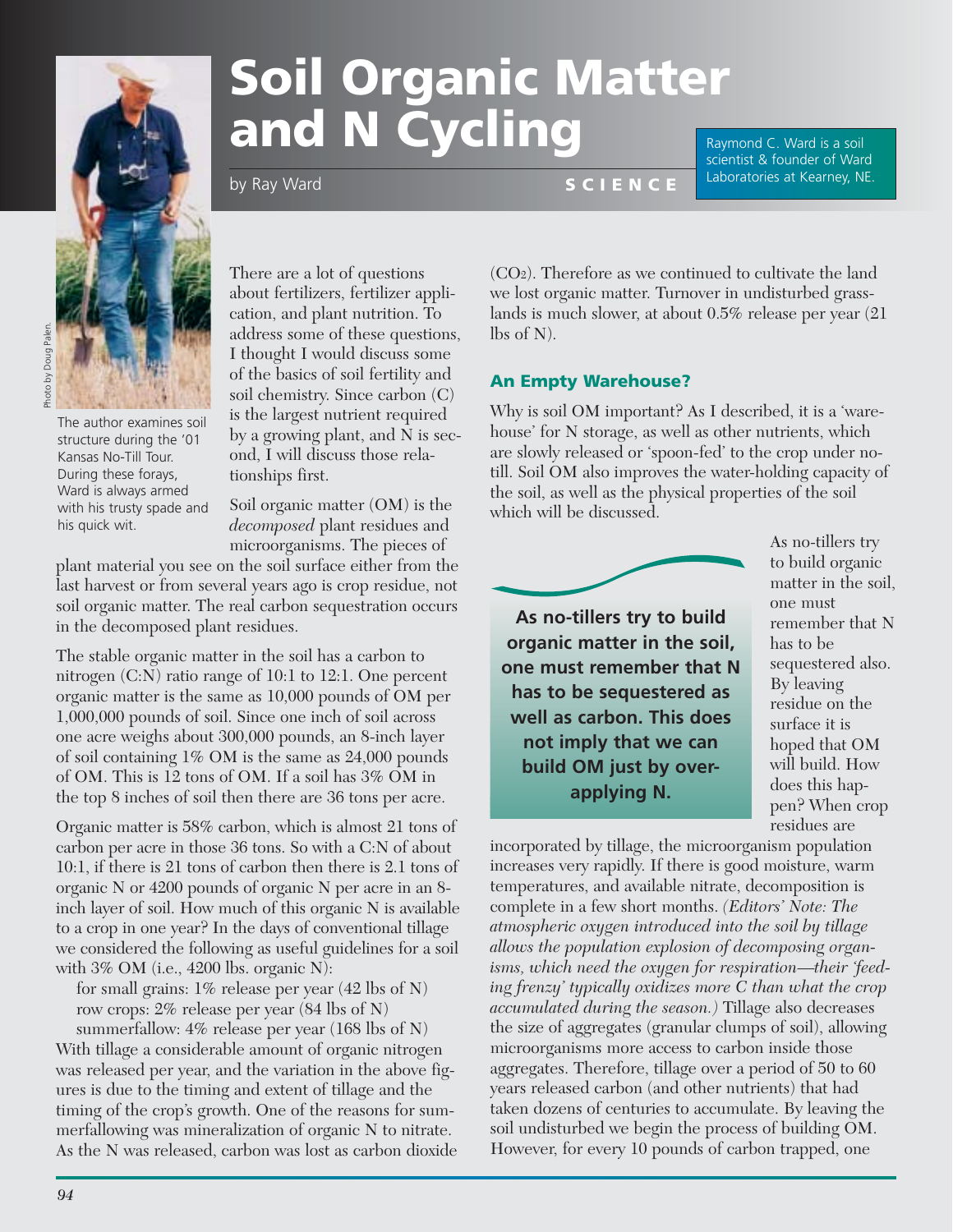

Ward in his natural habitat. He developed and managed several different soil labs in various states before founding his own at Kearney.

applying N. The problem is surface residue and solubility of nitrate: An inch of rain will move extra nitrate away from the residue with the possibility of it moving through the root zone if not used by the growing crop. Building soil OM can best be done simply by managing for high-yielding crops under perma-

nent no-till, using N fertilization methods that are efficient for plant growth and application.

Getting back to the old guideline of N release from organic matter. It was the method we used to estimate N availability before we

**With tillage a considerable amount of organic nitrogen was released per year from those prairie soils. This shows how the pioneers were able to grow good crops without N fertilizer: it was supplied by the OM.**

It does *not* imply that we can build OM just by over-

started using nitrate soil testing. This shows how the pioneers were able to grow good crops without N fertilizer: it was supplied by the OM. As tillage continued, organic N was mineralized until equilibrium was reached where very little OM was being mineralized. That is when farmers on the Great Plains started using N fertilizer.

#### **Recovery**

Why does the soil in no-till seem like it has a lot more organic matter even though the OM soil test is increasing very slowly? Leaving residue on the surface increases soil biology. High residue favors increased earthworm activity. This activity increases water infiltration, reducing water runoff. In addition, residue on the surface reduces water evaporation, allowing the soil to remain wetter for a longer period of time. Microbe populations thrive with better moisture and a constant supply of food (residue). Compounds produced by the microorganisms bind soil particles together to form aggregates. Some of the 'glue' is water-stable so the aggregates remain intact during rainfall; however, residue must remain on the surface to protect the aggregate from raindrop splash.

Surface soil structure improves quickly when no-till is adopted, and we see great benefits in 3 to 4 years. The improved soil structure is noted by the no-tiller, who assumes OM is increasing (it probably *is* increasing, but at a rate too low to reliably be detected in soil tests; it may also be increasing at depths greater than are typically sampled for OM, if rotational changes occur which include more deeply rooted crops).

Improved soil structure in no-till also helps to retain nitrate-N. The nitrate ion can migrate inside of the aggregate. Water flows through the soil in the macropores between the aggregates. Since much of the nitrate is 'protected' in the aggregate, it is less subject to leaching as water infiltrates the soil.

#### **From Thin Air**



microorganisms. Certain bacteria (such as *Rhizobia*) in relationship with legume crops can carry out symbiotic N fixation. These bacteria infect the root hairs and establish colonies or nodules on the roots. The *Rhizobia* fix N for the plant and the plant feeds the bacteria from the photosynthate produced by the leaves: a symbiotic relation-

ship. Each legume has a specific *Rhizobium* symbiont. It is interesting to note that the artificial and natural processes do the same thing: taking atmospheric N2 gas and converting to NH3.

Free-living, non-symbiotic N-fixing microorganisms are able to fix N from the air without living with another plant. The annual supply of N contributed by non-symbiotic fixation probably



Growing high-yielding crops is one of the key steps to building and maintaining soil OM.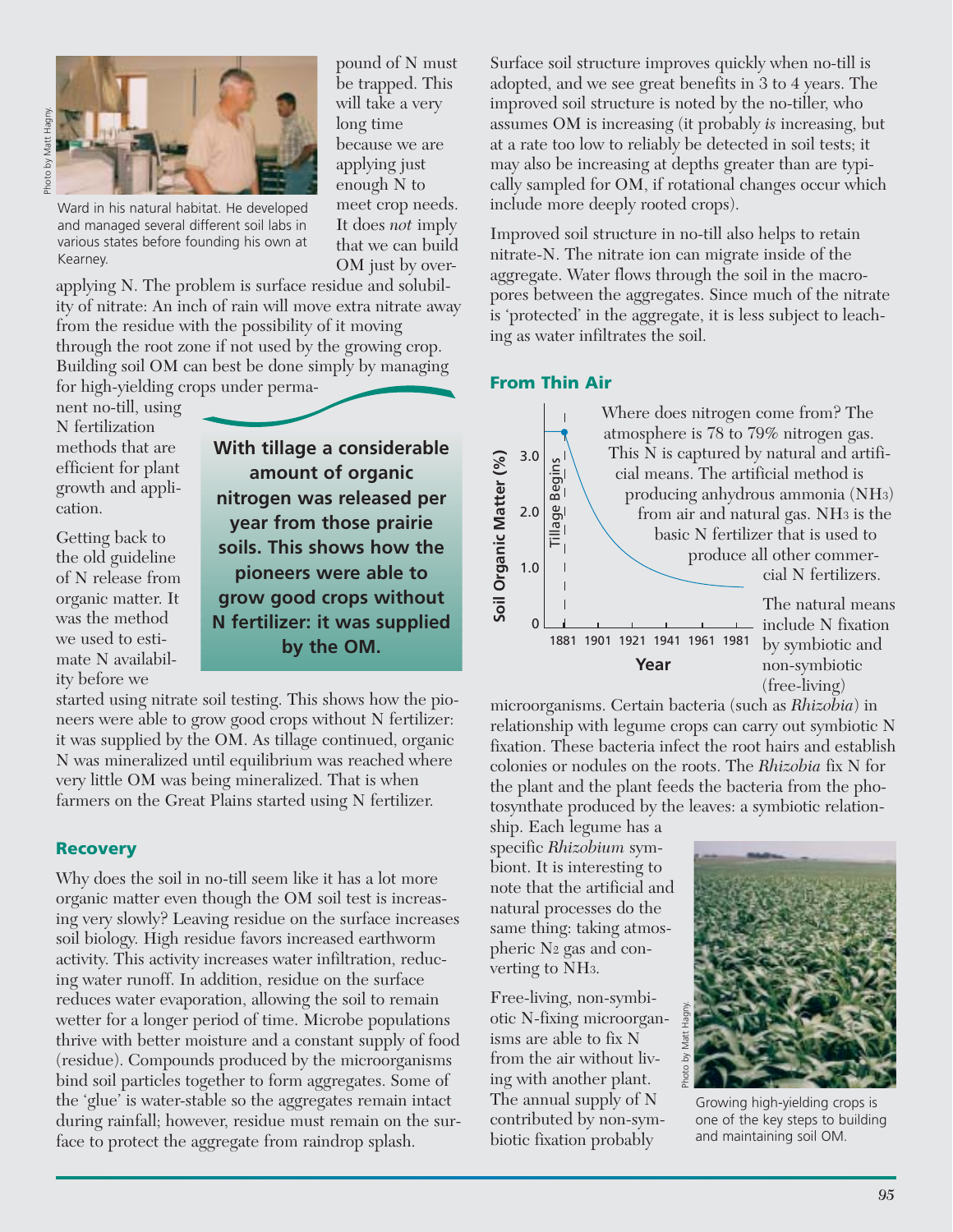amounts to a maximum of 6 pounds of N per acre per year. This estimate is based on cultivated agriculture. There is some research that indicates we can expect  $2\frac{1}{2}$  times more N to be fixed by non-symbiotic microorganisms in a notill system. By developing a more vibrant population of microorganisms in no-till, we can expect to continue to improve N fixation. There is potential to sequester more carbon when we have an increase in fixed N from the microbes. As we use more cover crops, especially legumes, we will see an increase in N availability.

A small amount of N is also added to the soil through rainfall. Rough estimates say 4 to 7 pounds of N per acre are added annually.

### **From Stubble to OM**

What happens to N when crop residue and N fertilizer are added to the soil? If the crop residue has a C:N ratio of greater than 30:1, the microbial population will use any available soil N to decompose the residue. This process is referred to as immobilization of N. On the other hand, if the C:N ratio of crop residue is less than 20:1, the microbial population will begin releasing available N as soon as decomposition starts. This process is referred to as mineralization. *(Editors, again: The microbes decomposing the residue aren't the same type that fix N.)*



Carbon oxidized in *19 days* in September following various tillage operations on wheat stubble in Morris, MN, from measured CO2 emissions.

Source: D. Reicosky and M. Lindstrom, 1993.



Permanent no-till is the other vital ingredient for increasing soil OM. Good structure in the soil is another by-product of leaving it undisturbed. Note that the mulch on the surface is not soil OM, nor will all of it become soil OM. Stable soil OM is formed of decomposed plant residues and microbes during a lengthy process. Tillage disrupts the balance by letting the microbes on the soil surface have too much plant residue and oxygen all at once, which they quickly consume, releasing all the carbon as CO2 during respiration.

Legume crops have a higher concentration of N, which is reflected in their greater protein content (N is a component of protein). The C:N ratio of legumes is generally less than 20:1, which is equal to crude protein content of greater than 12%. Therefore, legumes start releasing nitrate as soon as decomposition begins. This is the reason that legumes have long been considered a source of soil fertility.

Corn stalks have C:N of about 70:1 (about 5% crude protein), and wheat straw also has C:N of approximately 70:1. As the residue begins to decompose, the microorganisms immobilize nitrate-N. In general, small grain straw and corn stalks 'tie up' from 18 to 30 pounds of N *per ton* of residue. After 3 to 4 years of no-till the decomposition of old

residue is such that additional N is not needed. As decomposition proceeds further, nearly all the N that was initially immobilized in the small grain, corn, or milo residues will be mineralized (released). If only corn, milo, and small grains are rotated, the soil will have a rough equilibrium of immobilization by new residues and mineralization from old residues.<sup>1</sup> However, any legume in rotation will make mineralization dominate the equation while that residue is decomposing.

What is happening to make the C:N ratio go from 70:1 down to 20:1, and eventually down to 10:1 in soil OM? The microbes are using the residues as a food source, and respiring CO2 and so only a very small percentage of surface residues becomes soil OM. A much larger percentage of crop roots ends up as soil OM, even though root biomass is typically less than the aboveground portion for most annual crops. Note that the C:N ratio can be narrowed by either a substantial oxidizing of carbon by the microbes, or by the acquisition of additional N, typically organic N.

#### **N for Crops**

Mineralization is the conversion of organic N to plantavailable N ('organic' here means compounds containing C, 'plant-available' refers to NH4 or NO3). The process includes ammonification and nitrification. The controlling process is ammonification. If ammonium compounds are not produced then nitrification (the production of nitrate from ammonium) will be zero. Ammonification is able to

<sup>&</sup>lt;sup>1</sup>N fertilizer is still required to grow the crop and to replace what is removed from the field in grain, as well as any other losses from the system (leaching, denitrification, etc).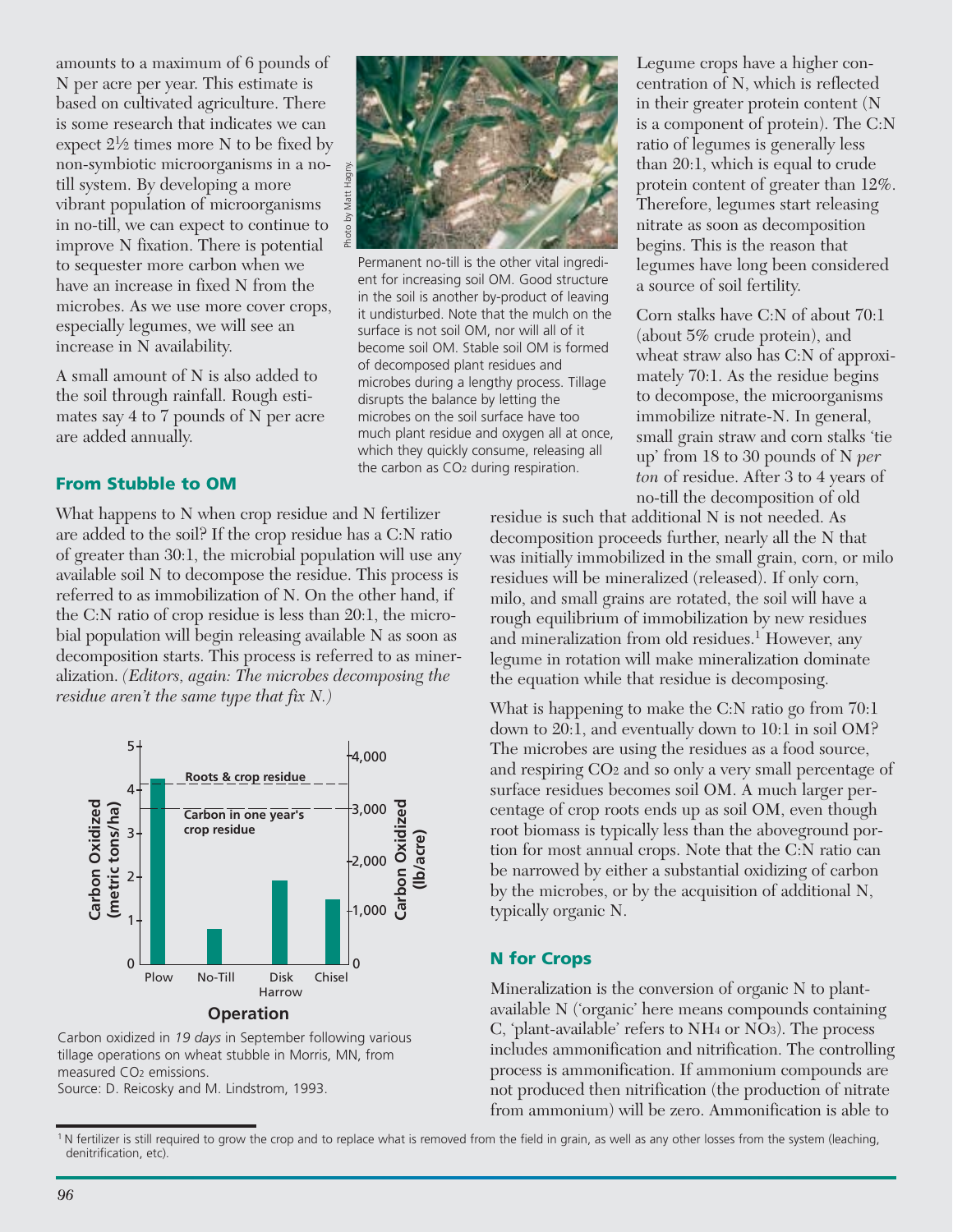

Dwayne Beck describes the fact that corn does exceptionally well following certain cover crops. This probably has something to do with creating elevated CO<sub>2</sub> levels in that corn canopy as the legume decomposes. Also because the legume N is naturally 'time released' or synchronized with corn root growth, and more dispersed through the profile. Additional biological reasons may exist.

continue under waterlogged conditions; therefore it is less affected by waterlogging than nitrification. Nitrification requires oxygen. If oxygen is low in the soil, nitrification will be low. Plant roots can take up the ammonium (NH4) directly, before it converts to nitrate (NO3), although if oxygen levels are too low to form nitrate then root growth will also be restricted. But as far as the plant is concerned, nitrate is nitrate and ammonia is ammonia—the plant cannot tell the difference between those N molecules derived from mineralized OM or from fertilizers or from legume fixation.

The optimum soil temperature for mineralization is between 77 and 95 degrees F. Below this temperature, mineralization gradually decreases and practically stops at or near the freezing point. This is why soils in the Dakotas accumulate and retain OM more easily than soils in Kansas or Oklahoma.

Partial sterilization of the soil also has an effect on rate of mineralization. Nitrate production is more rapid after the soil has been partially sterilized by drying or by freezing and thawing. This partial sterilization may account for the high rate of mineralization of nitrate-N in early spring or after a prolonged drought.

Early in the article I gave an example of estimating available nitrogen for different crops based on cropping practice and soil OM. In no-till we don't disturb the soil so the rate of release should be near the rate of undisturbed grasslands. When we hear about tilling land that was no-till, we can assume that we will get a tremendous release of available N from the organic N on or very near the soil surface. However, it will only take one year to release most of this N from the organic matter and then the process will have to start over again. The short-term benefit could be very costly to future cropping.

**The microbes are using the residues as a food source, and respiring CO2. So only a very small percentage of surface residues becomes soil OM.** 

From purely the standpoint of cycling N from soil OM, then, there is no reason to move to no-till. Those reasons are found elsewhere, such as improved

moisture storage and usage, improved plant health, reductions in equipment and labor, etc. Even that is an oversimplification. The N being released from OM under no-till will be primarily temperature-dependent, since that is the limiting factor for mineralization in that system. Because crop growth is also temperature dependent, mineralization and crop uptake are closely matched, resulting in fewer losses. In a tillage system, mineralization is primarily influenced by when the tillage is done, which is typically long before planting the crop. Therefore, there is more chance for mineralized N to be leached or otherwise lost from that system. Soil and nutrients lost in runoff make the tilled system even more inefficient.

In future articles I will take up the problem of predicting N fertilizer requirements for a crop, as well as sources and methods for N fertilization and how those might differ in no-till compared with tilled systems.

*Editors' Note: Very few people, scientists included, think of carbon as an essential plant nutrient to be managed as such. Dwayne Beck reminds us of this, noting that most greenhouses fortify their air with CO2 to enhance plant growth. Managing the cycling of carbon in the context of no-till field crops is a new concept—basically sequencing the crops or timing the N applications to match CO2 emissions from decaying residues with crop canopy conditions. Cycling nutrients is nothing new, but everyone forgot about the most important nutrient, carbon. Beck remarks playfully: "That's why we have Dwayne Beck around—to talk about the obvious stuff."*



Rebuilding soil OM requires plants to accumulate carbon from the air, but also N must be acquired from somewhere. That N comes from the atmosphere by several routes: 1) from fertilizers synthesized from reacting natural gas with the air (under heat and pressure), 2) from N fixed by free-living organisms in the soil, and 3) from N fixed by bacteria living symbiotically on the roots of legume plants, such as this sunn hemp.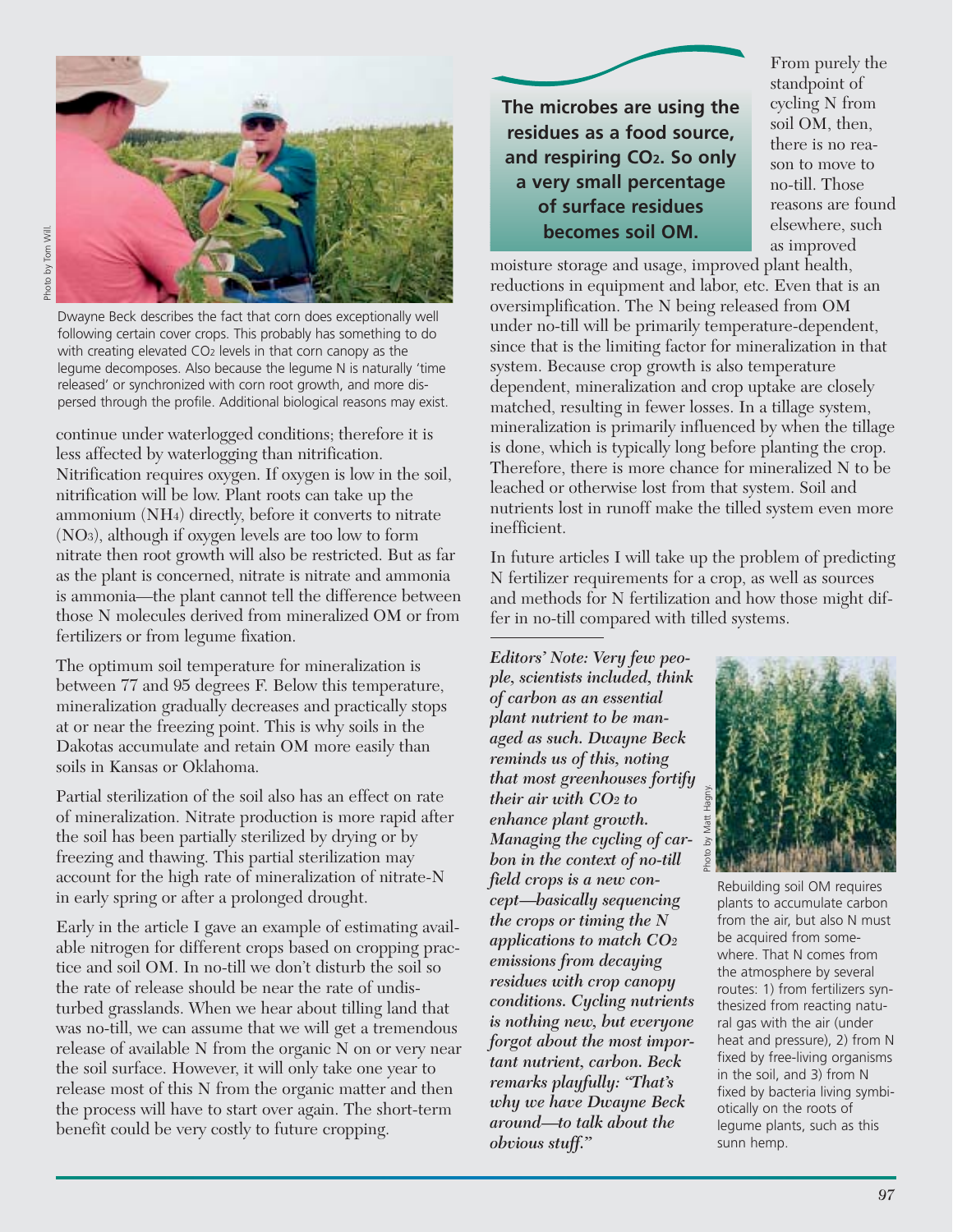# **Tillage Reincarnated**

by Matt Hagny

Matt Hagny is a consulting agronomist for no-till **SCIENCE** systems, based in Salina, KS

Tillage has been reinvented. No longer the clumsy scratching and churning of the soil with crude instruments like plows, tandem discs, and the sweeps of yore, tillage has been redefined into some sexy nouveau alteration of the soil to enhance crop root growth and water infiltration. Just look at the ads machines featuring cutting discs, chisel points, covering discs, and treaders all gathered into some perfect constellation to place fertilizer or "break up" compaction or create "rooting zones" or some other hoopla. At least in the old days tillage tools were simple, cheap, and effective. The new stuff is at least twice as complicated, and twice the price. At least you get to tear around in a big tractor and blow smoke.

Strip-till. Zone-till. Para-plow. Mole-knife. Vertical till. "No-till" rippers. Coulter machines. The list goes on. It is amazing how resilient the idea of tillage is. Let's take a minute to confront ourselves with the facts:

First, tillage does not eliminate or alleviate compaction. It applies pressure to the soil (if you don't believe it, have someone lower that ripper point onto your foot), which pushes the clay platelets together. Any and all tillage implements do this, it is just physics. Lifting and fluffing the soil creates equal pressure downward, not to mention the compressing action as the soil is inverted and/or lifted. All soils will be *more* compacted after the implement has passed than what they were before, even if the result is a fluffier soil. The temporary fluffing will go away with a few precip. events, leaving a true picture of what you have: soil



with no structure. Tillage will not make compaction go away. Only natural processes can do that. The absolute best a tillage implement can hope to do is to rearrange your compaction (while adding a little more in doing so).

Secondly, tillage may temporarily reduce 'nutrient stratification,' as if that were some sort of problem. The prairies were stratified. Forests are stratified. Plants evolved to deal with this: they tend to have the greatest root mass near the surface—near the nutrients. No-till crops generally have more roots in the top two inches due to improved moisture conditions there, as well as greater root mass at depth (follow-



High-yielding no-till corn. Would it have been better with strip-till or zone-till? Depends on the details of the comparison.

ing old channels). While having some nutrients at depth is desirable, getting them there quickly requires big horsepower, and great destruction if you are already no-till. However, many natural processes will redistribute nutrients to depth quite effectively, including leaching, earthworms (particularly nightcrawlers), deep rooting crops, and the self-mulching (shrink/swell) of some clayey soils.

Third, tillage does not create the optimum environment for seedlings. This misconception apparently is perpetuated by various factors, including seedlings sometimes growing slightly faster in tilled soils (due to warmth and a flush of nutrients being released from oxidizing OM—but fast seedling growth does not a crop make). Or seedlings being more visible against the blackened soil. Or simply because most of the rural community grew up looking at crops planted into black tilled soils and think of it as 'natural.' This is a faulty paradigm. Nature does not grow plants in tilled soils. Look at a pasture, a prairie, a forest. The plants are growing fine without tillage. As for the seeding equipment, yes, much of what is out there has been engineered to work in a tilled fluffy seedbed. This is an engineering problem, not an agronomic one.

### *Why* **Did That Result Occur?**

So what to make of all the research showing yield improvements with strip-till, zone-till, ripping, or whatever? Well, look at the details. Since most scientists strive to minimize all variables except the one or two under scrutiny, something has to give. Often it is the case that the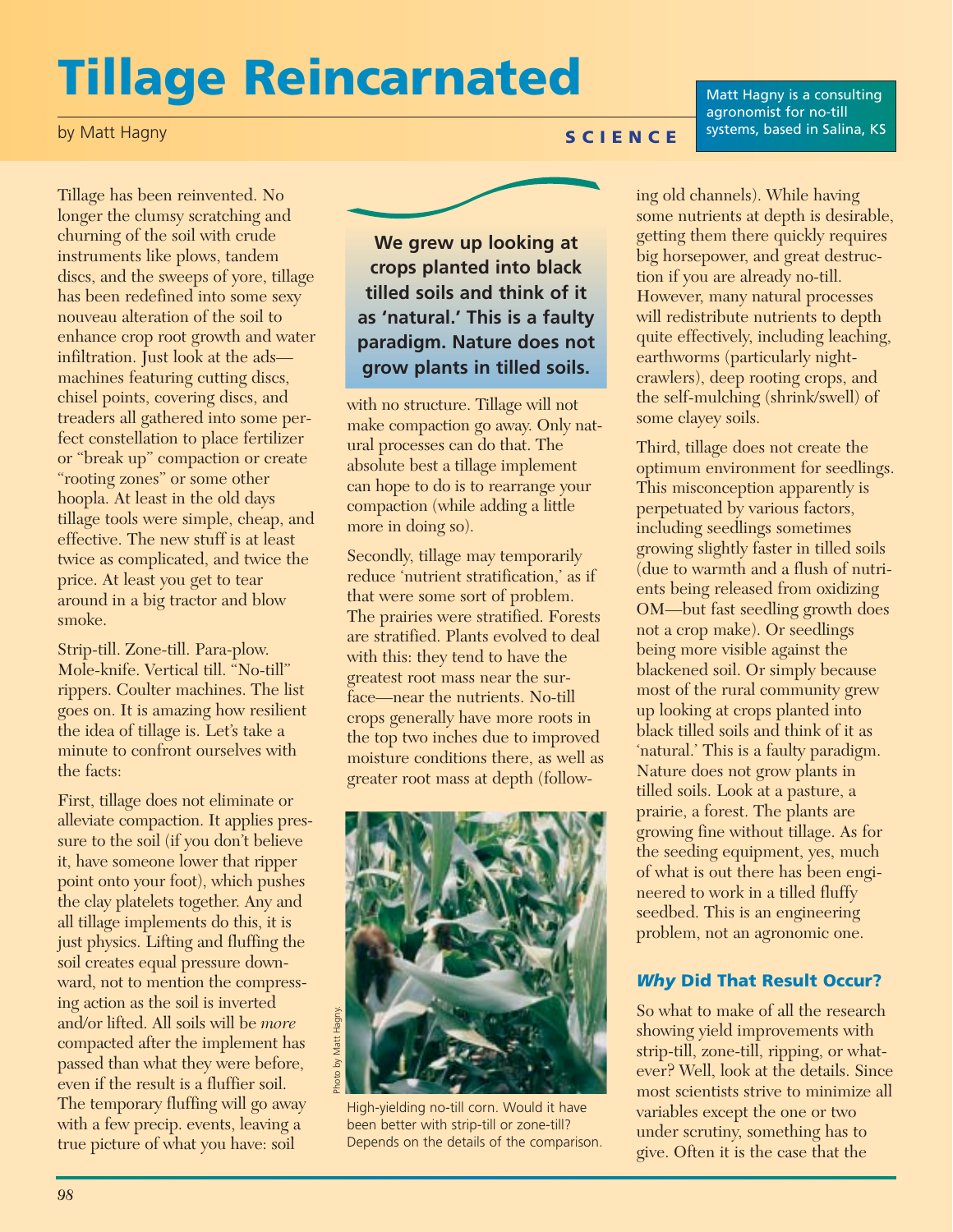planter used in the study is optimized for tilled seedbeds, but not the no-till comparison, since the vast majority of planters are optimized for tilled systems by default—built that way and never changed. This gives an unfair advantage to strip-till right out of the gate.



Another detail is fertilizer placement. Part of the yield effect in strip-till is fertilizer placement, which can be duplicated in no-till (with pop-up applied in the seed row, and other fert. applied 3x0), but often is not done in the comparison, or is done incorrectly.1 As for the soil warming effect, this too can be

approximated with welldesigned and properly adjusted row cleaners. Another effect is soil drying—if this is actually a concern, it is probably better addressed by intensifying rotations, perhaps by adding cover crops (note that you can seed a cover crop for roughly the cost of running a strip-till rig, using a piece of equipment that's already in inventory).

Other effects abound—the 'devil's in the detail.' In very short rotations, tillage will provide a partial sanitizing effect (by burying or decomposing more pests), and a corresponding yield boost. No-till accom-



Soils under no-till regain structure. Ironically, the tillage that is proposed to 'cure' compaction is the very thing that is *causing* the compaction.

plishes the same thing by maximizing decomposition and predation on the surface, taking more time but using fewer dollars.

On certain other occasions (e.g., when a very identifiable tillage-pan or natural fragipan is present, and moisture is not limiting) some sort of shank or ripper may produce yield improvements. These are often one-time improvements, and repeated usage will not produce the same response each time. In fact,

#### **'02 Corn bu/a**

| Fall strip-till, with 50 lbs. P2O5                        | 171.6 |
|-----------------------------------------------------------|-------|
| Fall strip-till, no P <sub>2</sub> O <sub>5</sub> in fall | 165.6 |
| No-till, no P2O <sub>5</sub> in fall                      | 169.4 |
| $LSD$ (P=0.05)                                            | 2.9   |

Location: Max Williams farm, Redfield, SD. Previous crop: wheat.

All treatments had 7 gallons of 10-34-0 (25 lbs P2O5) applied in the seed furrow at planting. All N was fall b'cast.

Protocol by Max Williams, Ron Christensen (Monsanto), and Jason Miller (NRCS). 4 replications, randomized.

they will tend to get smaller.<sup>2</sup> Another oft-overlooked aspect is that the tillage treatment is producing *yield* improvements, but not increasing *profitability*. Or, if it is, it does so with an increase in overhead or time investment. Remember Kirk Gadzia's words: if it 'consumes' people or land, it isn't sustainable.<sup>3</sup>

One of the least-recognized effects of deep tillage is the release of nutrients from soil OM, by introducing oxygen to depths it has never reached before. Apparently it isn't enough that we humans have plundered most of the OM in the surface 8 inches, we now must mine

**Richard Feynman: science is a way of preventing us from deceiving ourselves.** 

#### **'02 Corn bu/a**

| Fall strip-till with fert. placement 153.0 |                 |       |
|--------------------------------------------|-----------------|-------|
| No-till, with b'cast fert. (fall)          |                 | 146.5 |
| Reduced-till, b'cast fert. (fall)          |                 | 152.0 |
| $LSD$ (P=0.05)                             | not significant |       |

Location: Monsanto Ctr. Excellence, Beresford, SD. Previous crop: soybeans.

All treatments had 5 gallons of 10-34-0 applied in the seed furrow at planting.

10 lbs. N + 30 lbs. P2O5 placed with fall strip-till, same blend b'cast on other treatments. All treatments had 145 lbs. N fertilizer b'cast in the spring.

Protocol by John Thompson & Ron Christensen. 2 replications, randomized.

Although many strip-till studies have been done over the last two decades, the above are unusual in that they include P fert. applied in the seed furrow, which more closely matches the P availability effect of strip-till (note that 3x0 phos. placement does not, especially when high ammoniacal N rates are included there). Rotations, climate, planting date, and planter setup & adjustment will further affect the outcome of such studies.

1 E.g., no phos. applied in the seed furrow (everything 3x0), improper rates or toxic sources (thiosul.) applied in the seed furrow, etc.

<sup>2</sup> Except perhaps with the natural fragipan that reforms each season in a certain few soils (some on the Coastal Plains of the southeastern U.S., some forest soils with cemented layers of iron compounds, etc.), and even then, crop roots, earthworms, and other biology may be more effective and/or economical in keeping the fracture lines in those fragipans open.

<sup>3</sup> in a presentation at No-Till on the Plains' Winter Conference (27 Jan. 2003). New Mexico-based Gadzia is a management consultant specializing in holistic approaches, with special expertise in intensive grazing.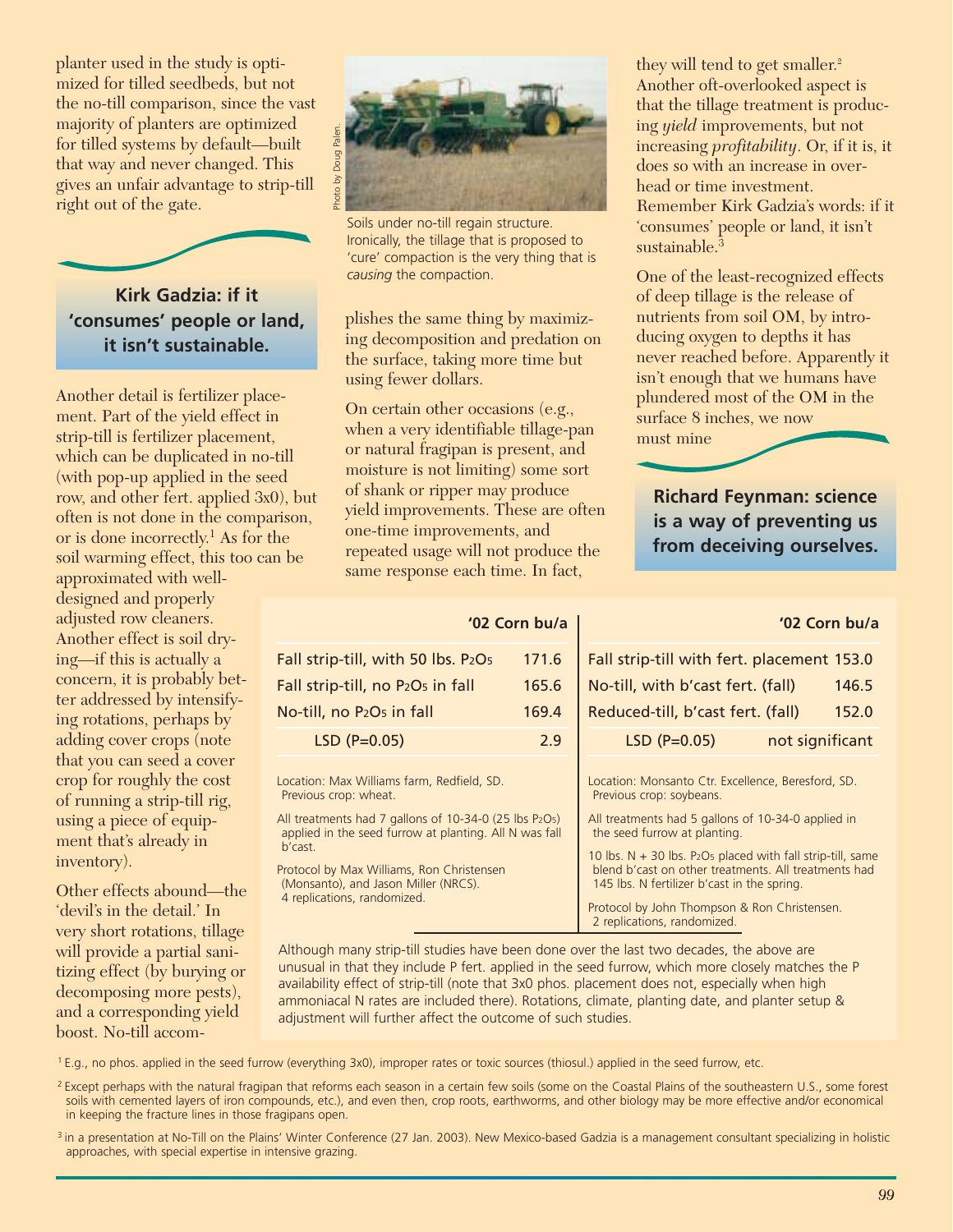deeper!!

### **Why Tillage?**

Remember that tillage is very effective at certain things. It is effective

**We are not passing judgment on our ancestors who did tillage, or those of you who were doing tillage several decades ago. At one time, it was the most efficient way to grow a crop, and civilizations were built upon that plentiful food supply.**

at releasing nutrients from OM, although this is not a bottomless resource, and does in fact run out. So if any nutrients are limiting in the study—N, P, K, S, Zn, etc. tillage may show yield improvement in the short-term by oxidizing OM more quickly to cover those shortages. Probably better to just buy the nutrients.

Tillage is effective at soil drying. Since agriculture is basically turning rain, sunlight, and nutrients into food, finding a way to make use of that moisture might be a better idea. If not used to grow cash crops directly, the water can be used for a cover crop to fix N (if leguminous), store nutrients (that otherwise might leach or denitrify), sequester carbon, suppress weeds, or create habitat for beneficial insects. Cover crops can also be effective at 'faking-out' some pests from dormancy.

Tillage is also good for sanitizing fields by accelerating the decomposition of disease organisms. If this is really the problem, find a longer rotation to break the disease cycle, and sequence crops so that they do

not 'interfere' with each other (by allelopathy). However, most studies do not attempt to optimize rotations for no-till—they simply take the rotations commonly done and remove the tillage.

Some things tillage is not so good at doing. It does *not* control weeds in the long-term—if it did, we would be rid of them by now. Tillage does *not* increase infiltration—rainfall (simulated or real) provides visual confirmation of this. Tillage does *not* cut evaporation by "covering the cracks"—studies of fallow efficiencies and evaporation losses confirm this; however, surface residue is effective. Tillage does *not* aid root development—if it did, surely ripping pastures would be all the rage by now. Tillage does *not* prepare a good seedbed—did you ever ask the plant which it preferred? Okay, that is silly, but observe that all plants growing in nature are no-till, and that many no-till farmers are more consistent with stand establishment than their tillage-based neighbors. For some reason the cloddy soils, crusting, and poor germination of tilled seedbeds are just "facts of life," but the occasional problems no-tillers encounter are regarded as insurmountable, that "no-till just won't work here."



## **Most of us deceive ourselves all too willingly.**

We are not passing judgment on our ancestors who did tillage, or those of you who were doing tillage several decades ago. At one time, it was the most efficient way to grow a crop, and civilizations were built upon that plentiful food supply (civilizations also crumbled when the soil became so eroded as to no longer provide that food, such as what happened in most of the Middle East

and northern coast of Africa). However, times have changed—notill is not only possible now, on large scales,<sup>4</sup> but is actually considerably more efficient than tillage-based systems. I personally know several producers who have been doing no-till for 20+ years, with profitability figures that stack up favorably with anyone's (avg. annual ROA in the double-digits, in at least one case), and who have no other income sources. Their yields and soils both continue to improve—what further proof is needed of continuous no-till being both achievable and functional? Do you think the results may be different if we wait another 20 years?

It is high time that we start the analysis from the proper stance: tillage is no longer to be thought of as acceptable (or desirable), but should instead be regarded with the utmost suspicion, as the destructive force that it really is. If there is any reasonable doubt, if the studies were flawed in any way, if there were aspects that were not considered, then we should *presume* that no-till is the right choice. There is no other way to confront the deeply embedded but erroneous mindset that tillage is acceptable, no other way to consider a question that almost never gets an unbiased assessment—too much money is at stake in selling steel, and very few people take the time and effort to do research that puts no-till on an equal footing. (Not all of this is intentional or mischievous; some is merely neglecting to consider all the details and their repercussions, or a lack of understanding of no-till methods.)

To paraphrase Richard Feynman, the great physicist: Science is a way of preventing us from deceiving ourselves. We really should think deeply about what it is we *want* to believe, before undertaking any study. Only then can we guard carefully against

<sup>&</sup>lt;sup>4</sup> It was possible before, on small scales, if you were willing to poke seeds into the soil with a stick, and come back later and remove the weeds by hand.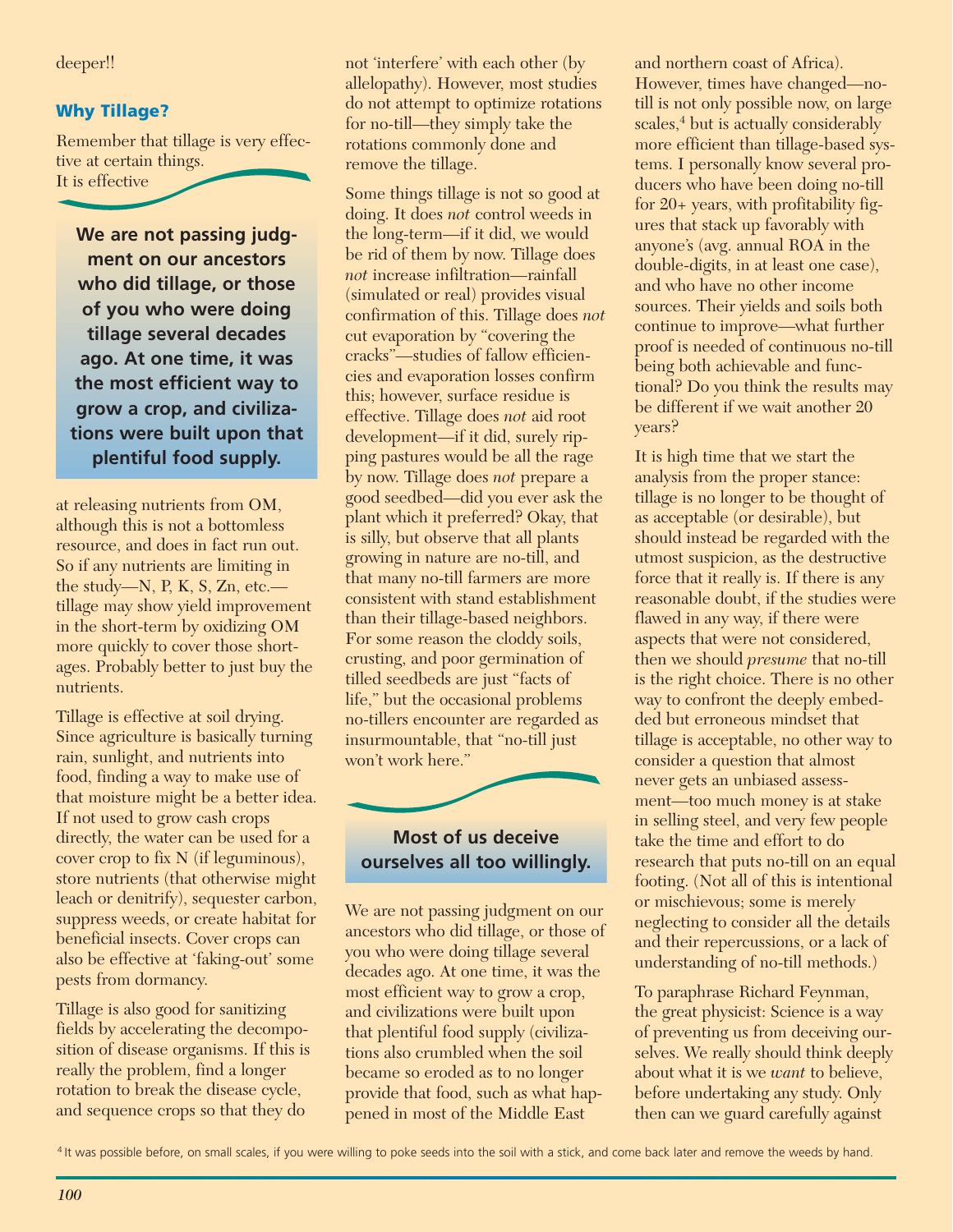at the truth. A good scientist tries to disprove his or her own pet theories. A really good scientist wants very much to learn the outcome of a careful, insightful experiment, but does

not really care *which* way it comes out—a position a bit difficult for some people to understand. Most of us deceive ourselves all too willingly. But if a person can achieve that detached view—that disinterested

interest—real progress is possible. The human mind is indeed capable of logic and reason; we should make better use of it.

As Edward Faulkner wrote<sup>5</sup> way

5 Edward H. Faulkner, 1943, *Plowman's Folly,* Univ. Oklahoma Press.

# **"What Do You Mean, Herbicide Resistance?"** Roger Long is a

Syngenta sales rep. for south-central KS

#### **Part II of a two-part series**

**"But I used XYZ herbicide for the first time this year and the chemical rep said my weeds are resistant. How can this be?"**

Unfortunately, there are a couple of reasons why you could have weeds resistant to a product you've never used previously. Be aware that just because you use a new product, that doesn't necessarily mean you have never used the product's mode of action (MOA) before. Some MOA families are quite our biases, to be more likely to arrive<br>at the truth. A good scientist trus to<br>disprove his or her own pet theories.<br>A really good scientist wants very<br>much to learn the outcome of a care-<br>full, insightful experiment, but

large, with the ALS-inhibiting group being a great example (refer to the MOA chart insert). The ALS herbicides also have a large number of weed species with biotypes resistant to this class of chemistry (refer to table). There

**Once a biotype is resistant to a particular herbicide, it is more likely to be resistant to other herbicides with the same mode of action (MOA) what is called target-site "cross-resistance."** 

Remember when most everyone used Pursuit (imazethapyr) on soybeans? During those years, a biotype resistant to imazethapyr (an ALS-inhibiting herbicide) began to flourish. It is now rare to kill Palmer amaranth with *any* ALS herbicide. One might argue that we now use glyphosate (a non-ALS mode of action)

on Roundup Ready soybeans so it doesn't really matter, right?—*Wrong!* The ALS chemistry is not used very much on soybeans anymore but is commonly used on corn, milo, and wheat. This simple fact is why it is so important to know which MOA the herbicide you pur-

chase utilizes. Once a biotype is resistant to a particular herbicide, it is more likely to be resistant to other herbicides with the same MOA—what is called target-site "cross-resistance."

Both field observation and lab experiments validate the idea of cross-resistance within a MOA. As stated earlier, Palmer amaranth was first known to have ALS resistance in Kansas in 1991. The specific ALS herbicide in that case was Pursuit. In 1993, the company I worked for



that each weed species is controlled by several different MOAs during your crop rotation.

are currently nine species with known herbicide resistance in the region, with three species having resistance to more



than one MOA.

*101*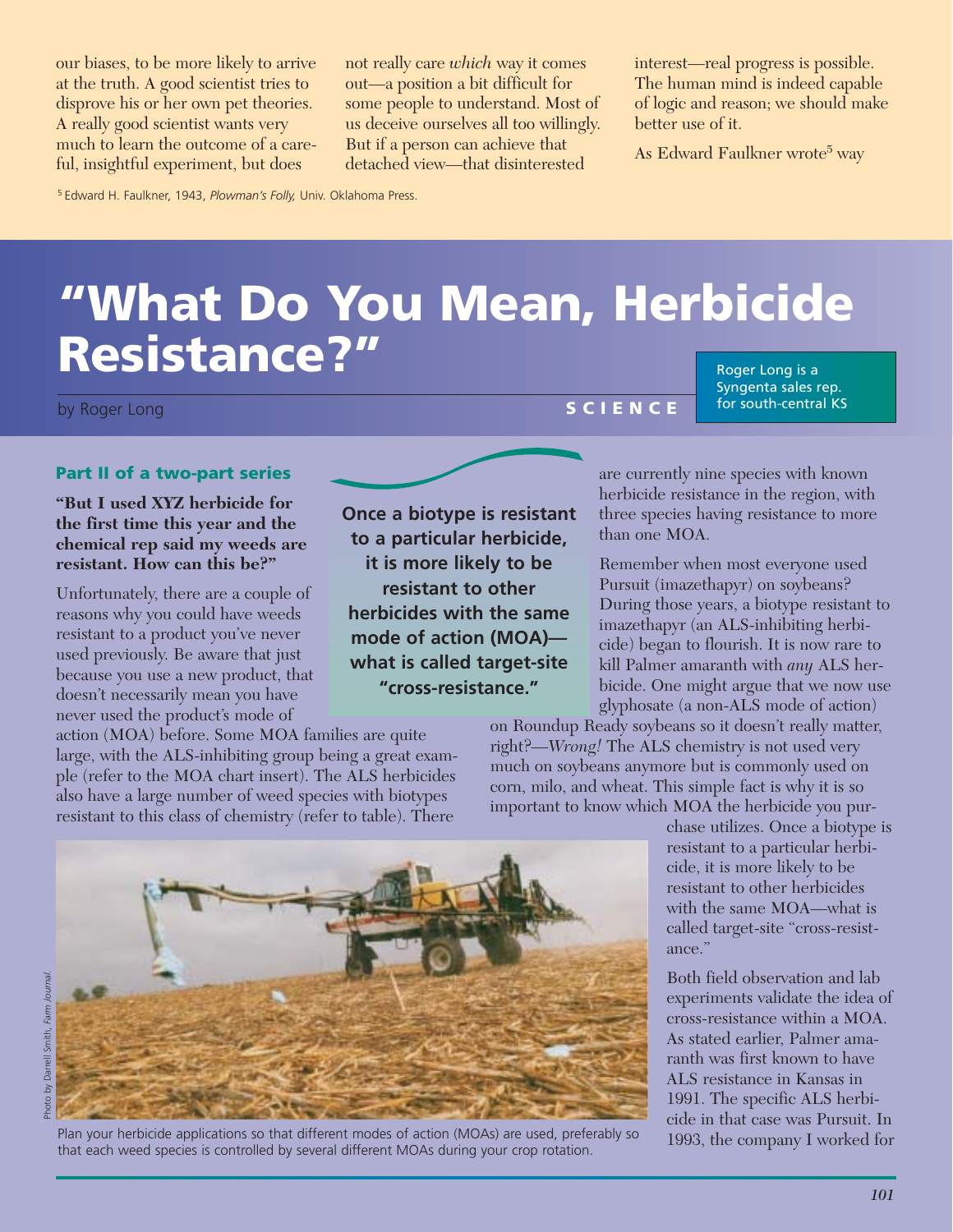introduced Peak (prosulfuron), which was the first ALS herbicide labeled for milo. Peak provided very acceptable control of Palmer

# **Some species spread resistance genes through pollen which can be carried for miles by wind.**

amaranth in '93 with only limited escapes. The following year, Palmer amaranth control was very inconsistent with many calling it nonexistent! What happened? My theory is that the existing population of Palmer amaranth was only partially susceptible to prosulfuron, which works slightly differently from Pursuit (these are MOA *families*, not twins). There likely was a biotype that was fully resistant to Pursuit and partially resistant to prosulfuron, and when only those individuals survived to produce pollen or seed, they repopulated the field with a biotype fully resistant to *both* Pursuit and Peak. The science of herbicides agrees with field observation—not only are there subtle differences in the way an 'imi' binds to the target site compared with a sulfonylurea, but ALS-resistant plant lineages can have their resistance conferred by different genetic sequences, creating several different versions of the ALS enzyme target site. So levels of cross-resistance will vary within any herbicide group, and even within any given weed population.<sup>1</sup>

Troublesome fact number two: Mother Nature made weeds to spread! Some species spread resistance genes through pollen which can be carried miles and miles by



Keeping a heavy mulch on the soil surface will also inhibit weed germination, adding another layer of defense.

wind. Palmer amaranth plants are either male or female, which means that a plant cannot pollinate itself and relies upon cross-pollination for seed production.2 Put another way, in the dark of some windy summer night, a field down the road that has oodles of mature ALS*-resistant* Palmer amaranth males could pollinate your quiet, unassuming, and seemingly innocent ALS*susceptible* female plants. The following year *you* have resistant Palmers.



Low disturbance of the soil helps, too. Weed seeds lying on the soil surface face a harsh reality—typically rotting or becoming fodder for other organisms before they ever get a chance to establish. Here, too much disturbance with the drill opener planted massive numbers of foxtail seeds, which appear as rows due to that disturbance (there's a stand of soybeans hidden amongst the foxtail). Because weed seeds have a certain percentage that lie dormant, often for several years, 'planting' them will ensure that you have weeds for as long as you farm.

There are other, more obvious, methods for weed biotypes to move around as well. Kochia (one of the tumbleweed species), which has enjoyed widespread ALS resistance for many years, will roll and tumble for many miles dropping seeds with each bounce. Machinery and wildlife move plenty of seeds around also. There is no foolproof way of fully guarding against resistance but it is important to give yourself the best chance at avoiding the problem.

#### **"What are some things I can do to manage my resistant population and keep from developing new problems?"**

One simple guiding principle answers this question *. . . change.* And I don't mean the stuff you jingle in your pockets. As stated in the first article, selection pressure (a control method that kills susceptible plants) in effect 'chooses' which individuals, biotypes, and species survive.

<sup>1</sup> For instance, "The variations in target site cross resistance among herbicide-resistant mutants indicates that the binding domains for the various classes of ALS-inhibiting herbicides do not fully overlap. [From gene sequencing studies], it is clear that there are several possible mutations of the ALS gene which will confer resistance to sulfonylurea and imidazolinone herbicides and yet retain enzyme function. It is likely, although not yet established, that these dif ferent mutations in the ALS gene provide different levels of target site cross resistance within and between ALS-inhibiting herbicide chemistries." Stephen B. Powles & Christopher Preston, *Herbicide Cross Resistance and Multiple Resistance in Plants*, from Herbicide Resistance Action Committee website.

2 interview with Kassim Al-Khatib, KSU herbicide physiologist.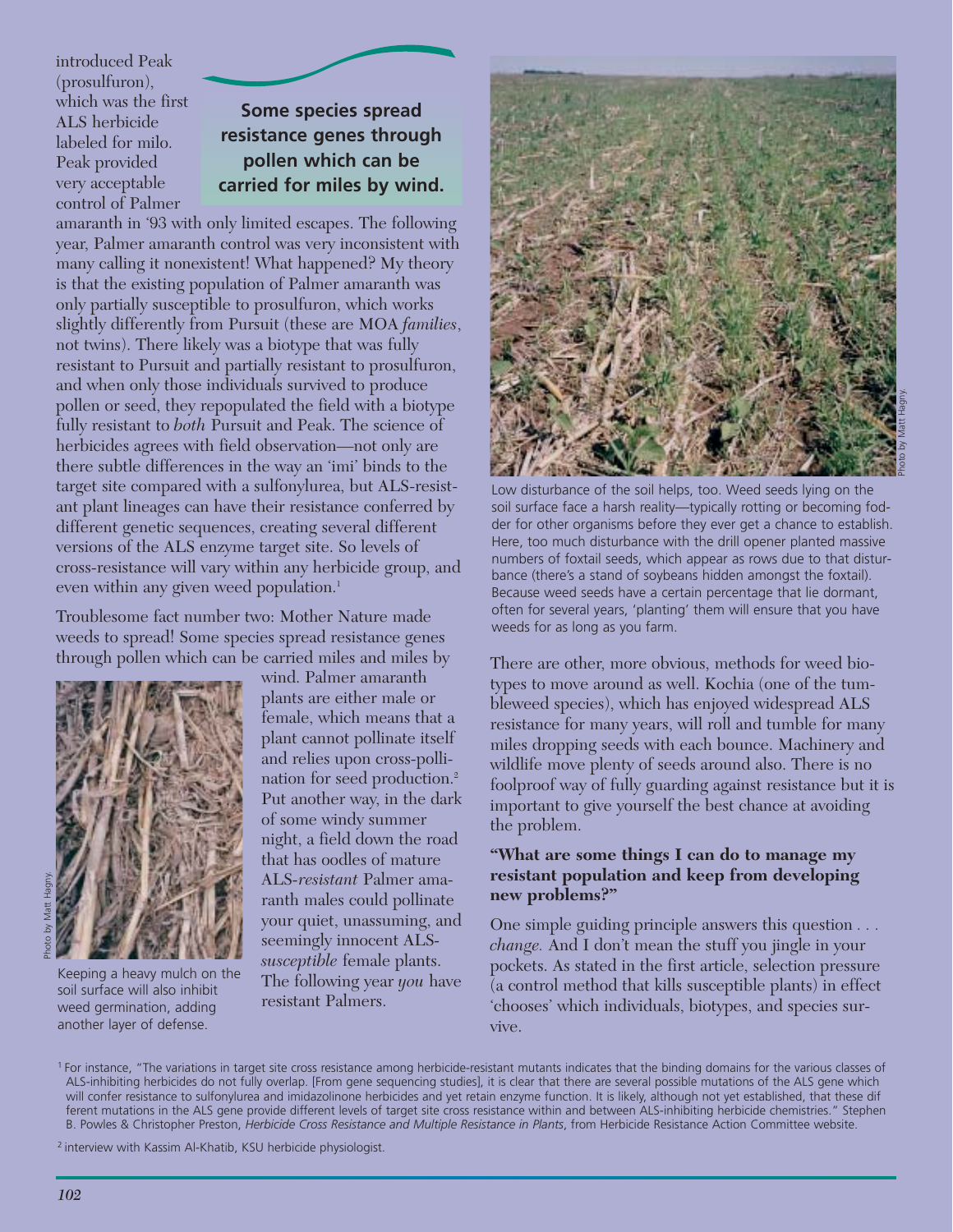We too often fall into the trap of thinking only about herbicides in regards to selection pressure, but it is much more involved than just

**Using several modes of action on each weed species during your crop rotation will help prevent**

# **resistance problems.**

herbicides. For instance, the competitiveness of the crop also plays a huge role. Even with competitiveness, there are facets we often overlook. We generally think about a crop's canopy when we consider how a crop competes. This is a big factor, but far from the only one. The competition below ground may be more fierce than what goes on aboveground. Milo's fibrous root system competes very well for moisture in the upper portion of the soil, but allows a fast-growing weed with a deep taproot like puncturevine to more effectively pull moisture from farther down. Milo in 30-inch rows develops a late canopy that allows the puncturevine to get going early. When a weed germinates in relation to your crop is also a big factor. If a weed germinates at the same time your crop does (like downy brome in wheat) it is much more difficult to control than weeds germinating much earlier or later than your crop.

Allelopathy plays a role as well, but science is only on the threshold of tapping into the nuances of this mechanism. 'Allelopathy' is the name for weed- or crop-made chemicals being excreted from the source plant that slow the growth or kill neighboring plants. I have always been fascinated with the effects puncturevine can have on the area it encompasses. If puncturevine gets up and growing before other plants germinate, there won't be anything else in the spread of its vines—in fact, nothing grows in that spot for a long time even after the puncturevine is dead.

Finally, get to know your herbicides and the MOA family to which they belong. Now that you're armed with this knowledge, use it!

### **A Few Guidelines:**

1.Try to avoid using only one MOA in a given year. If you do, as in the case of Roundup Ready soybeans (even with Roundup Ready there are some good, inexpensive pre-emerge options available to keep weed populations off-balance), be sure to use a different MOA on that field the following year. In other words, don't rely on glyphosate for weed control in corn when you relied solely on that MOA in the Roundup Ready soybeans on that field the year before.

- 2.Now that you are using two different MOA groups, do both active ingredients provide control of your targeted weeds? For example: combining an ALS herbicide with a synthetic auxin (growth regulator) herbicide for foxtail control is effectively like using only one MOA since synthetic auxins have virtually no activity on foxtails. In other words, are you controlling each species with several different modes of action during your crop rotation?
- 3.Have a working knowledge of which MOA groups are labeled on which crops and keep this in mind when developing crop rotations and MOA rotations that will go on those crops. Some MOA groups have found their way into numerous crops—ALS herbicides are labeled on corn, soybeans, wheat, and milo—while others, such as synthetic auxins, are primarily labeled only on grass crops.
- 4.When possible, rely more heavily upon families that don't show up on the chart as having resistance problems. You can see from the table that the ALS family has a rather checkered past, but chloroacetamides (which have been around much longer) have no known resistance issues.

# **Herbicide Resistant Weeds in the Plains States**

*(Colorado, Kansas, Nebraska, Oklahoma, South Dakota)*

| Weed                | <b>Mode of Action</b><br>weed has<br>resistance to:   | <b>HRAC</b><br>group           | <b>Year and</b><br><b>State where</b><br>identified            |
|---------------------|-------------------------------------------------------|--------------------------------|----------------------------------------------------------------|
| field bindweed      | synthetic auxins                                      | O                              | 1964 KS                                                        |
| kochia              | photosystem II<br>inhibitors<br>ALS inhibitors        | C <sub>1</sub><br><sub>B</sub> | 1976 KS<br>1982 CO<br>1987 KS<br>1988 SD<br>1989 CO<br>1992 OK |
| Palmer amaranth     | <b>ALS</b> inhibitors<br>photosystem II<br>inhibitors | <sub>B</sub><br>C <sub>1</sub> | 1991 KS<br>1995 KS                                             |
| redroot pigweed     | photosystem II<br>inhibitors                          | C <sub>1</sub>                 | 1982 CO<br>1995 KS                                             |
| common<br>waterhemp | photosystem II<br>inhibitors<br><b>ALS</b> inhibitors | C <sub>1</sub><br>R            | 1995 KS<br>1996 NE<br>1995 KS<br>2002 OK                       |
| common sunflower    | ALS inhibitors                                        | <sub>B</sub>                   | 1996 KS, SD                                                    |
| shattercane         | <b>ALS</b> inhibitors                                 | <sub>B</sub>                   | 1994 NE<br>1996 KS                                             |
| common cocklebur    | <b>ALS</b> inhibitors                                 | <sub>B</sub>                   | 1996 OK<br>1997 KS                                             |
| wild oat            | <b>ACCase inhibitors</b>                              | A                              | 1997 CO                                                        |
|                     |                                                       |                                |                                                                |

from www.weedscience.org (Weed Science Society of America).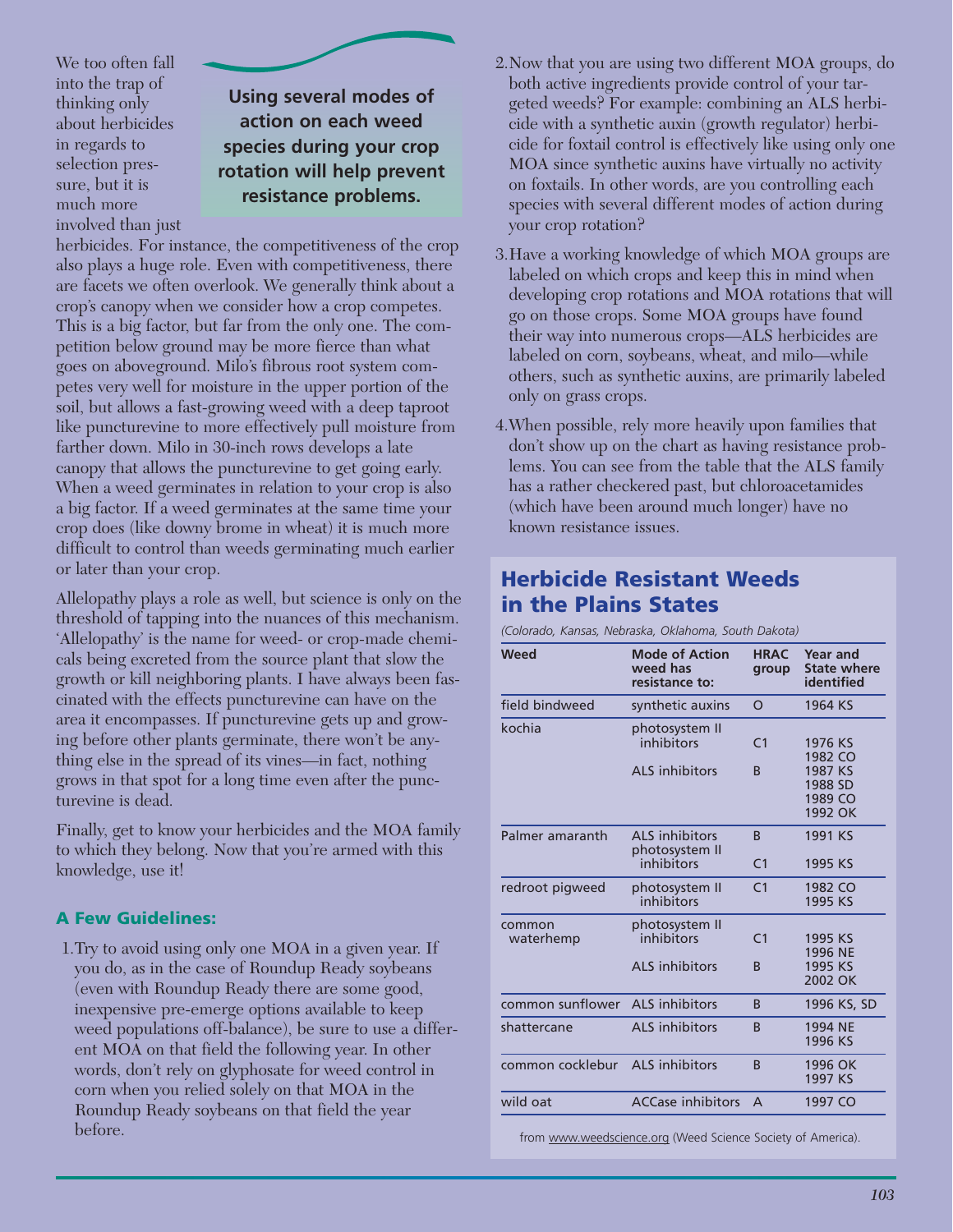# **Survival, Prosperity, & Managing Your Luck**

### by Matt Hagny

#### **PERSPECTIVE**

Most of the U.S. Plains is experiencing drought, and in many cases it is the worst in (modern) recorded history. It may not relent in '03. While optimistic personalities are the most pleasant to be around, effective managers keep in mind both the worst-case and best-case scenarios during their planning process.

Since farmers have a natural tendency to be optimistic (sorta like the song about the rodeo guy thinking he'll win in the next go-round), we will take a look at the downside for a moment. What if the drought lasts

**I think it an imperative exercise to go through the numbers before the first dollar is ever spent on the coming crop—how much is at risk?**

another year? Two years? Ten years? Will all your equity be gone? I think it an imperative exercise to go through the numbers *before* the first dollar is ever spent on the coming crop—how much is at risk if yields are zero? How much if they are below insurance levels, and you bear the cost of harvesting?

One method of measuring the risk is to back-track, using a spreadsheet and plugging in insurance guarantees (at various levels) and Farm Bill payments as the only revenue sources, then subtracting all over-



Soybeans dying from drought, not maturity. Many areas of Colorado, Kansas, Nebraska, and S. Dakota experienced the worst drought on record last year. In some places, it was the third year of little or no crop. There are no guarantees it will end in '03.

head costs (including cost of living, unless that is covered by another source, e.g., a spouse's paycheck).<sup>1</sup> What is left can go to variable inputs, if you want to have zero risk. Most likely this is an extremely low number, and probably not a good choice for preserving any upside potential by doing the agronomy right. Also realize that this number will shrink even further for '04 and following years if overhead remains the same but insurance levels fall due to another crop failure. But the calculation gets you close to worst-case scenario (we can envision even worse, like the spouse's job going south, unexpected lawsuits, gov. regulatory intrusion, health problems, etc., so there is always need for reserves).

So you don't like those numbers? One solution is to do something about the overhead, but that will also be unpleasant, since you are selling at depressed prices for most items. Still, if it is dictated by good management, best to take your lumps now and move on.

The other possibility is to slash the variable inputs as suggested. Perhaps this is just too much of a cut to do a

decent job of growing a crop, and you think you have the reserves to handle some risk beyond what is covered by worst-case revenues. At least the calculation gives you the estimate of the total amount that is



The chart shows what happens to a resource (such as business equity, or a gambler's cache) during what mathematicians call a "random walk" in a series of events, such as flipping a coin. In this case, the probability of success is 50%, and each success is charted as a +1, while the losses are -1. Given enough time, any outcome is possible—if you escape extinction events.

<sup>1</sup> This is an analysis of equity fluctuations. It will also be highly beneficial to construct a spreadsheet for cash flows, as a crunch there may force you out of the game long before equity drops substantially. At least in this example, we aren't including the opportunity cost of one year's worth of your time & man agement skill, although there is indeed an opportunity cost—you *could* have taken a job somewhere else—and arguably this cost should also be included. Opportunity costs pertaining to capital should definitely be included (such as rental values on owned land), as well as tax implications, and risk of valuation changes. Don't get hung up on small details, just plug in a good estimate and move on—you can always refine your estimates later.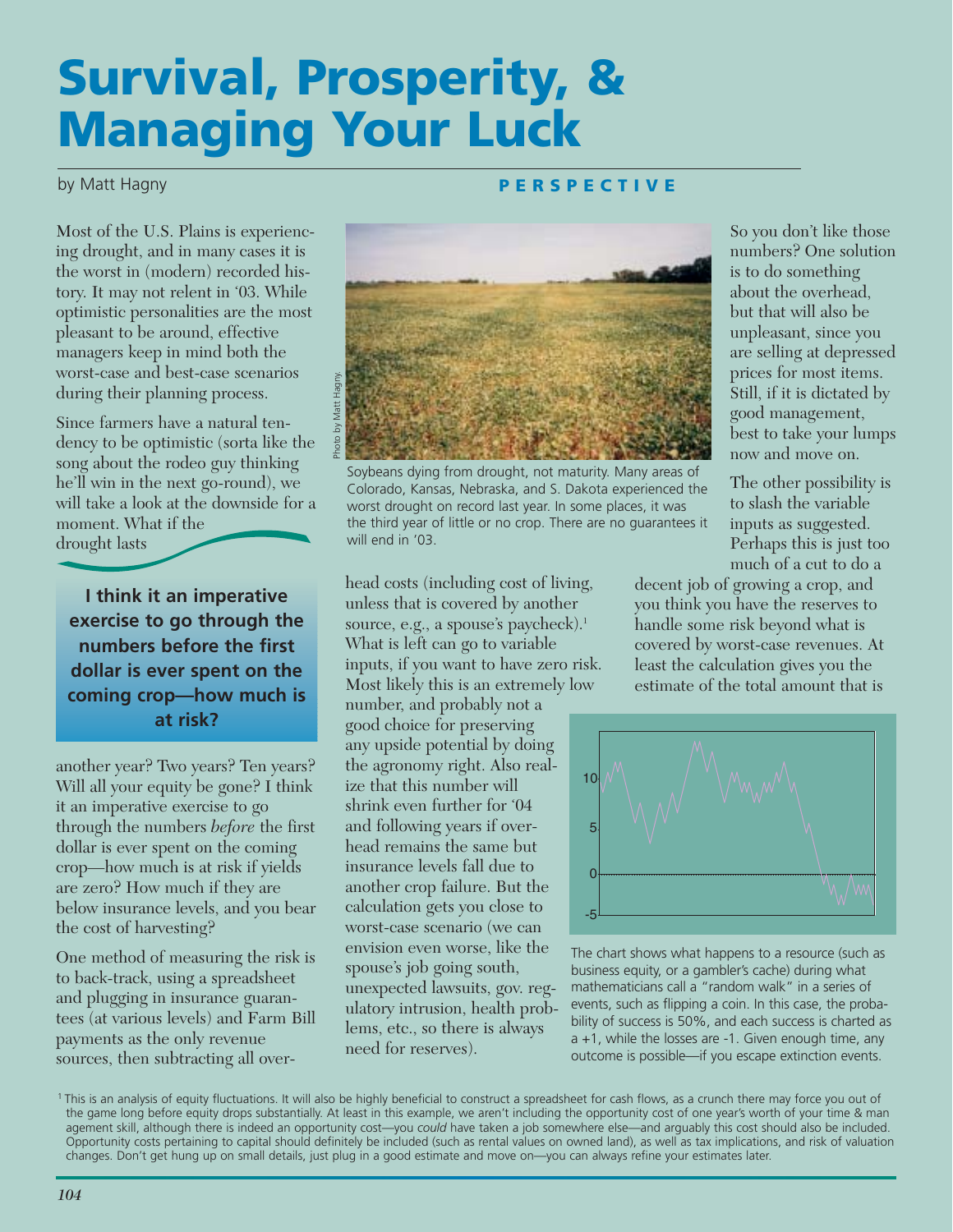

Droughts have destroyed civilizations in the past, such as the farming-based society that built these dwellings in Colorado. Despite surviving and flourishing for many centuries, a 26 year drought in the late 1200s was the breaking point.

being risked, and how many consecutive disaster years you can handle before your equity is gone. Confronted with this number, you may wish to rethink how much is 'necessary' to do a decent job of growing a crop.

Another 'thought experiment' that may prove useful is the Gambler's Rule, which is mathematically a 'random walk'—sometimes you make several successive wins and get ahead, and sometimes the house is ahead—but with the result that *if you play long enough, the house will take all your money.* The length of

time until this happens will vary, but the outcome is almost inevitable if the house has significantly greater resources than you.

However, the Gambler's Rule is for a *zero-sum* game—no one ever gets ahead except at the other's loss, i.e., the slices may change, but the total pie never grows. However, business enterprises such as farming are different in that wealth can be created; it is not zero-sum2 —the average standard of living improves, or GNP goes up, or whatever your preferred

yardstick.

However, the random walk still occurs, even if it can have a slightly upward trajectory now—sometimes you have a single bad year in a mostly good decade, sometimes you get maybe 3 or 4 bad years in a row, and (much less frequently) there will be even more than 4 bad years in a row. Some droughts last more than a decade, for instance.<sup>3</sup> This drives home the importance of (1) earning average or higher-than-average returns, (2) saving a significant part of those earnings (not doubling-up on your bets), and (3) being willing to walk away at any time.

Alan States, a farmer (and later, bank owner) near Hays, KS relates what a trader once told him,

"'Never bet more than 10% of your kitty on any trade, and if you ever lose 30%, *stop immediately* and figure out what you are doing wrong.' " States concurs, noting that people really should scrutinize their equity history, and set predetermined limits on what they are willing to lose before the emotion of a crisis and exit choice are faced.

The value of this exercise is to realize that your luck doesn't *have* to turn this next year; it is just a probability game. The house (Nature) has a deeper reserve than any of us. We should not underestimate the graveness of the situation, but arm ourselves with a careful assessment of the risk, judge accordingly, and only then go forth on our chosen path with resolve and with vigor.



This chart shows another random walk, this time with probability of success at 55% as in a case when there is wealth creation (no longer a zero-sum game as in the first chart). Even if the overall trend is upward, some nasty chasms exist. Note that in this particular random walk one would need to survive point A to enjoy the prosperity of point B.

<sup>2</sup> This is not universally true of industries or societies—wealth creation is only possible given certain political and market structures, currency stability, etc.

<sup>&</sup>lt;sup>3</sup> A series of droughts in the mid- to late 1200s decimated the farming-based Anasazi culture of what is today Arizona, New Mexico, Colorado, and Utah; their culture had flourished in that region for many centuries, building the Mesa Verde cliff dwellings and many other spectacular sites. The dates of the droughts varied by location, but many lasted 14 to 30 years, which is well documented by tree rings. "The Great Drought" lasted over 25 years and was worse than any the region had experienced for centuries. It triggered the collapse of that civilization.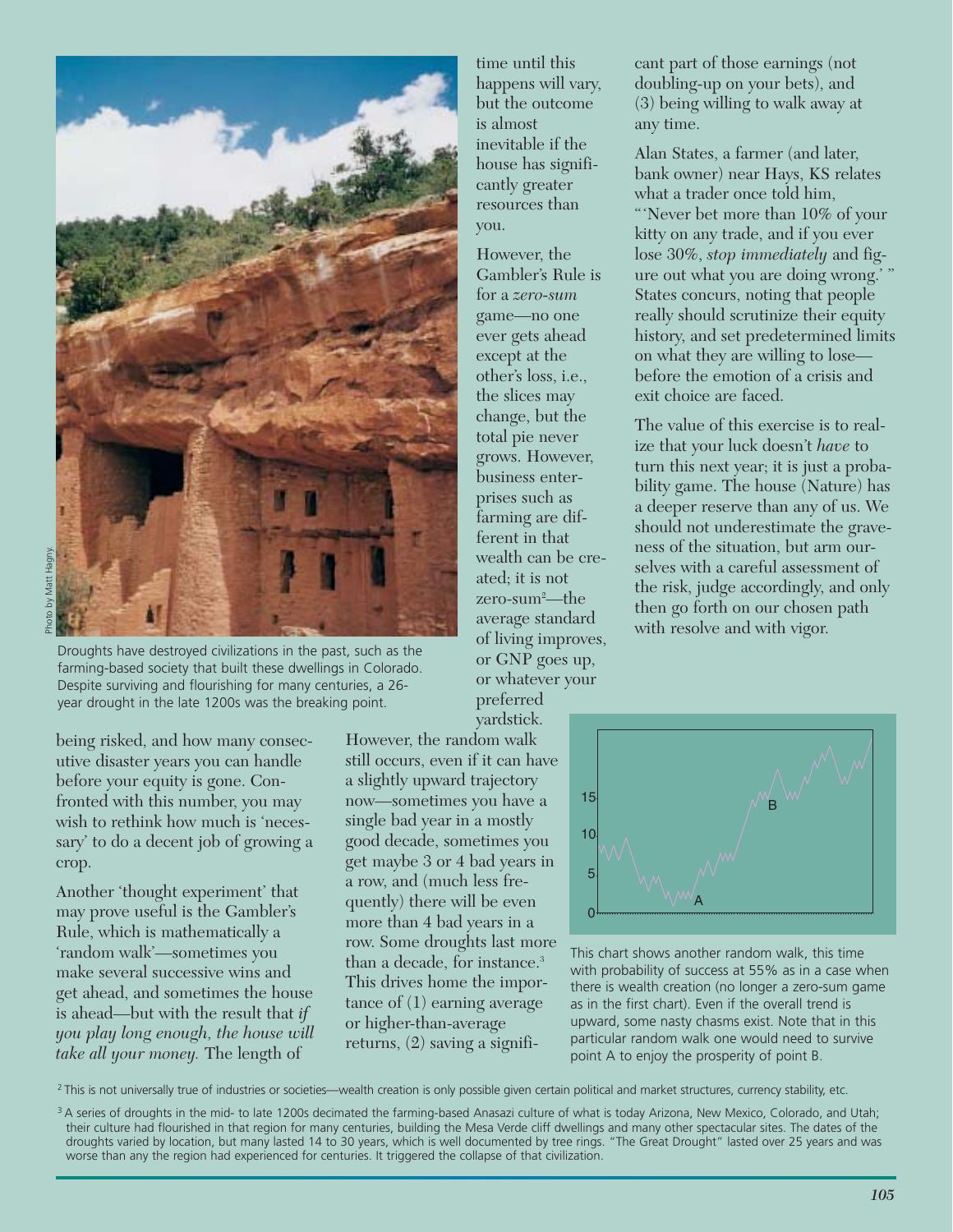# **For Land's Sake**

by Roger Long

Somewhere around 1945 Charlie Unruh used the Soil Conservation Service to lay out the exact contours of his strongly sloping fields on his farm northeast of Newton, KS. He then followed those con-



tours with his planter to reduce rill and gully erosion being created by water running straight down the hill. In



Photo by Lewis Unruh.Lewis Unruh hoto by

> Unruh seeding in cotton stubble. Despite the field being in very low-disturbance no-till for 8 years, not much residue remains on the surface—cotton just doesn't produce much residue.

common today among many neighbors who are not necessarily in a notill system. Now, in the dawn of the 21st century, Lewis

is in his 7th year of continuous no-till and now makes a common practice of planting winter cereal cover crops ahead of his cotton to add yet another instrument of erosion control to his conservation toolbox. Lewis &



back in 1975 when he planted wheat into milo stalks, a practice

**"No-till is not without its problems, but they're certainly not any worse than with tillage—they're just different."**

Charlie have that unique personality that somehow is both ultra-conservative and extremely progressive; their conservation of resources, both land and money, is remarkable, yet they adopt new cropping practices with mind-numbing speed.

Some don't even know what a cover crop is (a crop planted but not intended to be harvested, for agronomic or conservation reasons), and others are only beginning to investigate the notion. While Lewis may not claim to be an old pro, he's well beyond the early experimentation stage. While Lewis had tried various clovers, vetches, lespedeza, and other leguminous cover crops off and on over the years, he became serious about his cover crop program several years ago when he discovered the value of using wheat between 'stacked' cotton crops in his rotation. The original purpose of this cover crop was erosion control (cotton produces very little residue, and its stubble is prone to allowing the soil to wash, even in longterm no-till) but Lewis soon found additional benefits as well.

The fact that Lewis received immediate production benefits from the cover crop wheat probably



Photo by Matt Hagny.

Unruh's second-year cotton, but with a cover crop of wheat between them much better soil cover. Unruh has several years of experience doing a winter cereal cover crop ahead of cotton, and now does it on nearly all of his cotton acres. With the cover crop, he gets better cotton stands, better early plant vigor, and has fewer insect concerns. Yields tend to improve also. Unruhs normally do not apply any insecticides to their cotton, nor is it *Bt*—a sharp contrast with the typical cotton growing practices of 'modern' agriculture, which rely heavily on such technology.

didn't hurt any. That year, Lewis had planted the second cotton crop in that stacked rotation into a living wheat crop. Soon after planting, they got a pounding rain that severely crusted many neighboring tilled fields, but Unruh's cotton emerged without problems due to the standing wheat's absorption of raindrop impact, which allowed the cotton to come through a mellow soil. While his original program was to spray out the cover-crop wheat just before seeding cotton, he now waits until sometime after the (RR) cotton has emerged to spray

glyphosate to kill the wheat. Lewis purposely waits as long as possible to let the wheat build up as much biomass as possible, with the wheat often in the boot stage or even heading when terminated, so that the stalks will be strong enough to last through the summer. Lewis also finds he has fewer insect concerns and better seedling root development in the cotton that goes into cover crop wheat.



Lewis shows off his heavy residue from stacked corn—he prefers to have the soil covered like this all the time.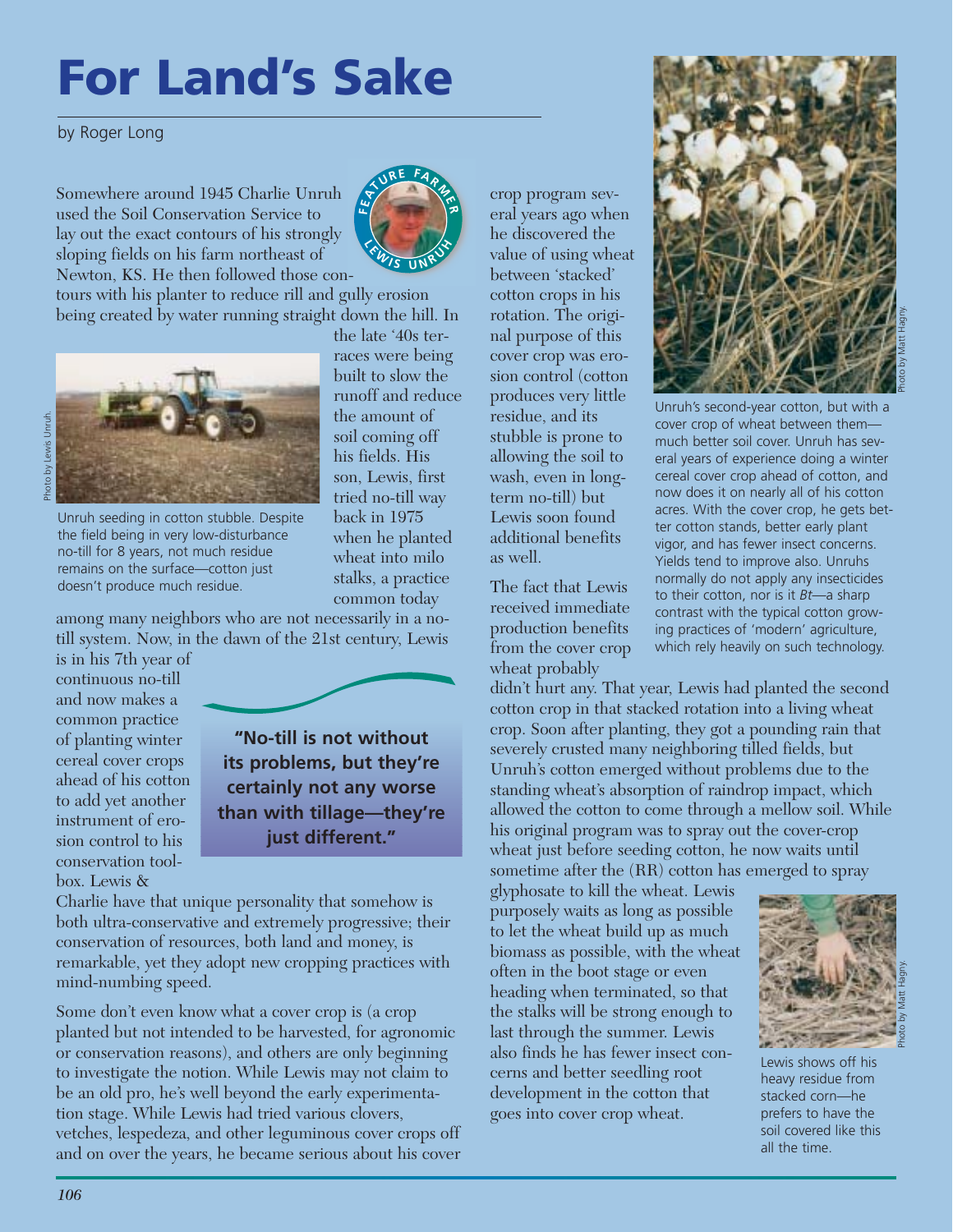Lewis is currently experimenting with winter oats in place of wheat for the cover crop, since he already has wheat in his rotation as a cash crop—using it as a cover perpetuates root diseases that would otherwise be disrupted by the long rotational break. Oats generally doesn't harbor wheat diseases. Winter oats will provide a wider planting window than spring oats, although its winter hardiness is very questionable.

#### **Blend of New & Old**

Other forays into cover crops include planting sunn hemp (*Crotalaria juncea*) between his stacked wheat sequence. The quick growth habit of sunn hemp, combined with its properties for creating a desirable seedbed for the second wheat, was appealing. Last year, Lewis' sunn hemp was planted in dry soil in July and didn't come up until they got a two-inch rain on August 15th. With only a 45-day growth spurt, it reached 4 to 6 feet in height; he then sprayed it with 18 oz of Roundup and 16

Unruhs harvest their own cotton with this older AC stripper. They have been growing cotton for nearly 15 years, in an area without any. Lewis & Charlie are very openminded, and quick to see the potential of new things, whether it is a new crop like cotton, changing to permanent no-till, or adding cover crops. Nothing is taken for granted, and everything must pay its way on this operation.



oz of 2,4-D at the end of September. Lewis prefers a herbicide application over the South American method of "rolling down" (using large tractor-drawn rolling drums with transverse "knives" that roll over the cover crop and crimp the stalks, typically killing the plant). "We had a

little volunteer wheat in with our sunn hemp and a roller would have missed the wheat. You also have to let the sunn hemp get big and mature in order for the roller to work and I didn't want to let it get that big." The wheat is now up and flourishing and the sunn hemp stalks are mostly still standing, waiting to catch the next edition of blowing Kansas snow. *(Editors' Note: We have learned more about managing sunn hemp in Kansas, and have found that allowing it to grow more than 45 days results in residues that are excessively 'stringy' the following spring, which can result in problems with wrapping on rotating parts of planters and drills. The South Americans likely do not experience this because they seed into the sunn hemp while it is freshly rolled and still green while ours gets 'cured' over the winter.)* 

So far Unruh's main use for cover crops has come inbetween stacked crops in his rotations, but he is also looking at sunn hemp or maybe cowpeas or mung beans for the wheat >>corn transition, instead of the milo and soybean double-crops he has been using. "I really haven't had too much trouble in planting any of the cover crops so far." According to Lewis, "The hardest part has just been figuring out how to set the seeding rate on the drill." Funny how there isn't any seeding charts in operators' manuals for sunn hemp!

The learning curve on cover crops is currently pretty steep, but Lewis has enough years of experience with his no-till system to know that it is superior to his old tillage methods. Lewis began his full no-till system eight years ago. His operation has expanded from an approximate 2⁄3 wheat,  $\frac{1}{3}$  milo mix to about  $\frac{1}{4}$  wheat (both winter and spring types) and the balance in corn, milo, soybeans, and cotton. Alfalfa is also grown. Like many no-tillers, Lewis relies upon his no-till drill for the bulk of his seeding. His 15-foot John Deere 1560 drill plants everything except his corn. The drill is equipped with both nitrogen and starter tanks that he uses for milo and cotton planting. The drill has 7.5-inch spacing but he plants cotton and milo in 15-inch rows and dribbles N over the slice made by the middle opener that is not dropping seed. As Lewis started no-tilling, he put his nitrogen on in the winter but felt he was losing too much to denitrification in the spring and has since switched to putting all of his N on at planting. Lewis uses some of the same concepts on his JD 7000 planter, as he doesn't really 'place' the nitrogen but rather dribbles on N behind a coulter that runs a couple of inches off to the side of the seed furrow. He also puts a starter blend in the furrow to give things a fast vigorous start. Despite the planter nearing its 30th birthday, Lewis' diligent maintenance (and a few aftermarket attachments) keep it humming along—nearly every



Lewis examines his second-year wheat in amongst the sunn hemp (cover crop) stalks. The residue from the first wheat is visible on the surface yet.

year his crop consultant remarks on how consistent his corn stands are.

#### **Subtle Progress**

When asked about problems with no-till in his beginning years, Lewis recalls, "We had some problems with our drill in loose, powdery soils. The fluffy soil didn't give the openers anything to cut against and we had a lot of soil sloughing off into the furrow [before the seed was placed]." These problems quickly took care of themselves after just a year or two in no-till. "Our soils are much firmer now than they used to be.